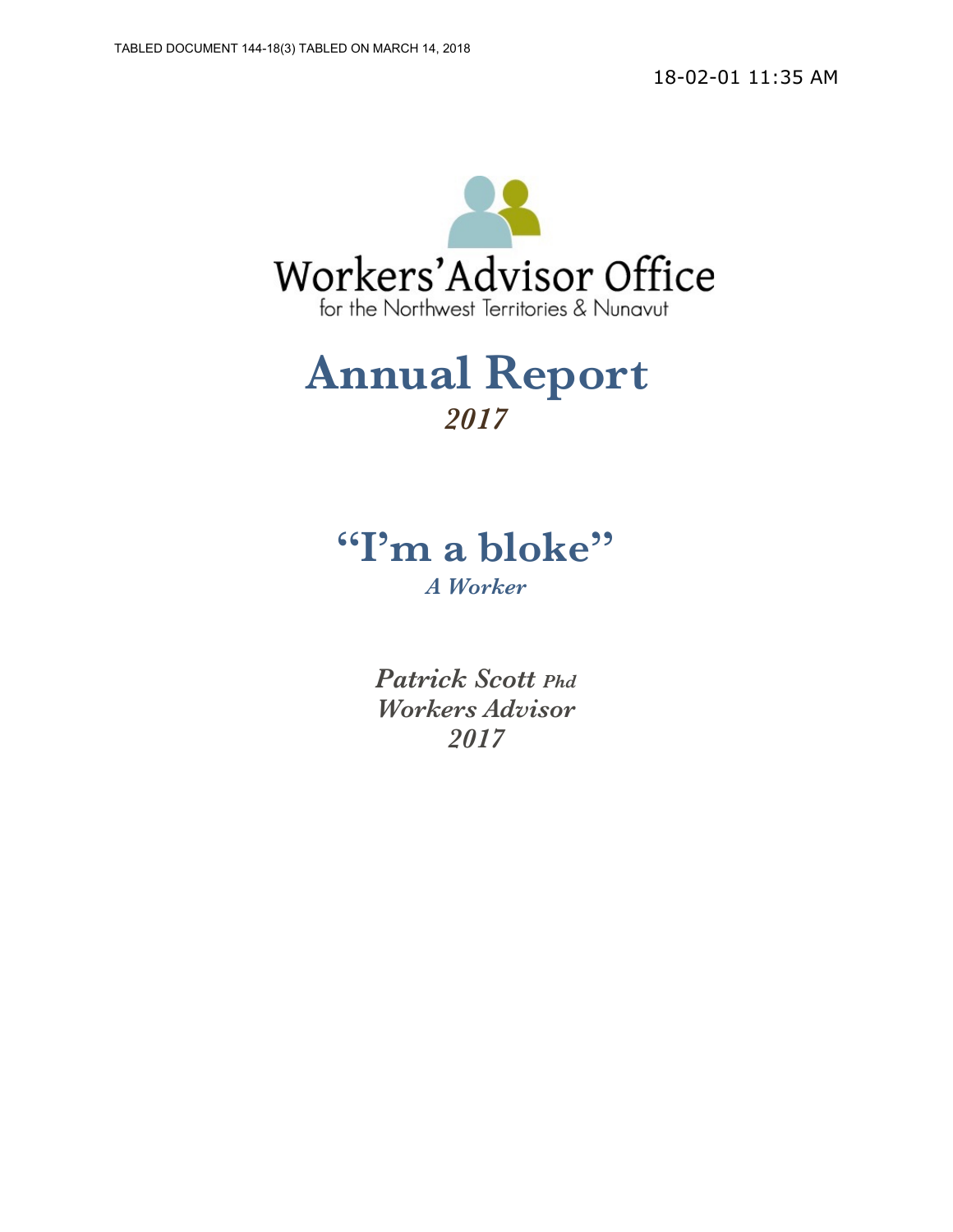

### **Introduction**

*"I'm a bloke," he says, explaining why it took him so long to get checked out. "I just carried on, and it was only when I was unable to operate the garden trimmer because my back was in agony that my wife lost her temper and made me go to the doctor." -* **A Worker**

The Workers Compensation Acts defines the role of the Workers Advisors Office:

 **Section 107. (1)**: *The Office of the Workers' Advisor is established to assist workers and others to understand this Act and to make claims for compensation.*

**Section 109 further states:** (1) *The Workers' Advisor shall, on request, (a) assist any claimant, unless the Workers' Advisor considers that the claim is without merit; and (b) advise workers and their spouses, children and dependants about this Act, the regulations and any decisions made under this Act.* 

The Act also requires the Workers Advisor Office to submit an annual report to the Minister and the Governance Council: *The Workers' Advisor shall, in accordance with the regulations and the agreement referred to in subsection 108(3), prepare an annual report on the functions and activities of the Office of the Workers' Advisor for the Minister and the Governance Council.* **(s. 111(1)**

"I'm a bloke!" Those few words are symbolic of how injured workers often feel as they face the challenges in having a claim processed by the Workers Safety and Compensation Commission (WSCC) Case Managers, the Deputy Workers Advisor or the Workers Advisor. Injured workers and their families have high expectations that WSCC will quickly and adequately provide compensation after a workplace injury. These expectations are regularly tempered by the restrictions mapped out by the Policies, which Case Managers must adhere to, and which the workers too often find incomprehensible and unfair.

During my first year in the office of the Workers Advisor, I have been surprised by the number of workers needing help because their claims have been denied or the compensation has been much more limited that they feel they are entitled to. The Deputy Workers Advisor faces unique challenges, helping workers in Nunavut who are Inuktitut speakers, understand the complex policies.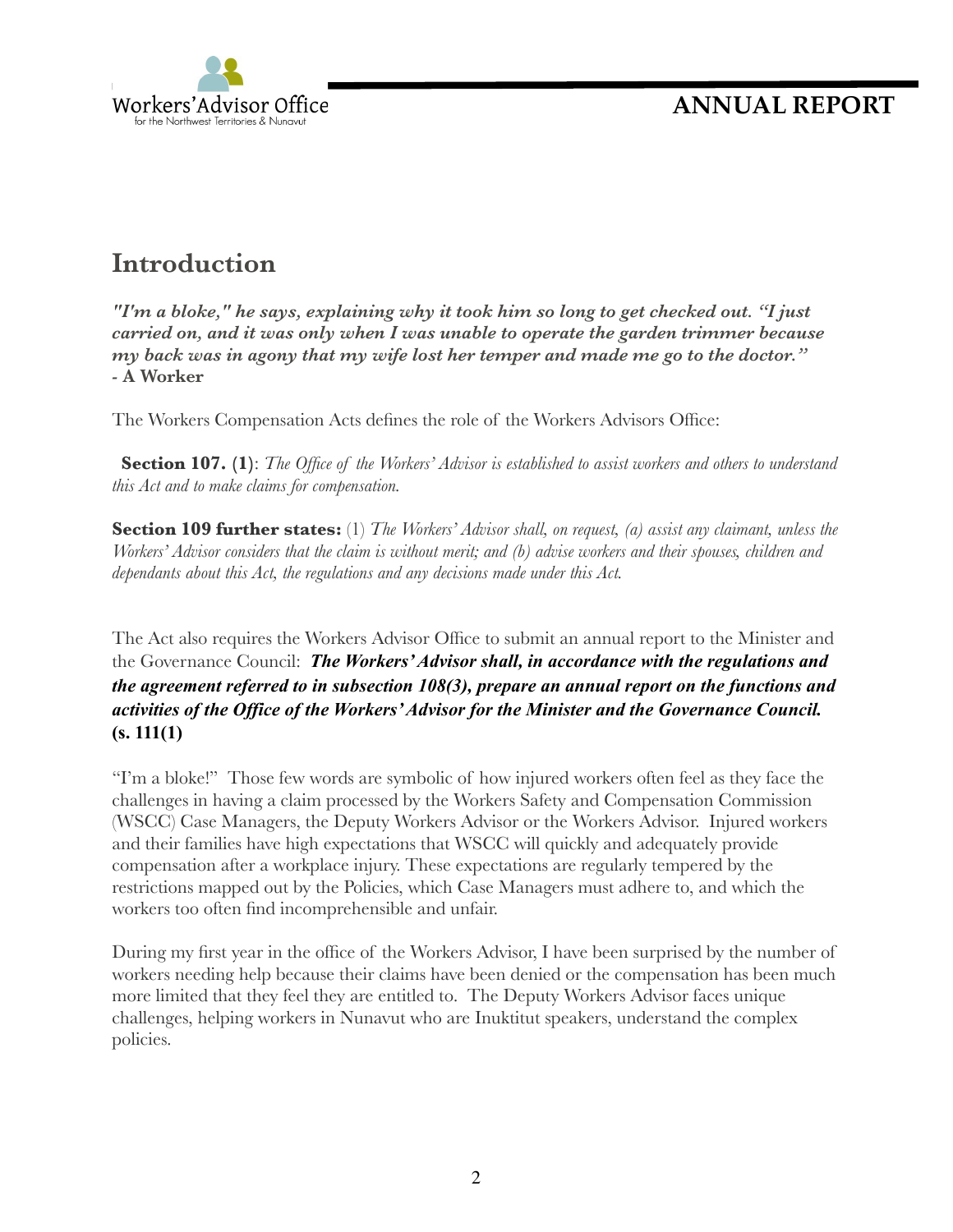

As the new Workers Advisor I inherited 120 cases/files. Some of those have been resolved, while many remain dormant. As well, in 2017 I had 50 new files activated, while the Deputy Advisor in Nunavut handled 8 new files.

Through this report, I hope to draw your attention to the types of challenges injured workers and their families face and who then request assistance in navigating their claim(s) through the WSCC system of complicated Policies and Regulations.

#### **Workers Compensation Act:**

#### **Section 1.1** *The purpose of this Act is to establish an open, fair and comprehensive system of compulsory no-fault mutual insurance for workers and employers.*

Many workers remain pessimistic, believing Section 1 of the Act is not taken seriously. On December 29th I received an email from a worker. His comments reflect the impression many workers hold as they attempt to get support. He wrote: "*I need your help, not sure why I was cut off, ……..they are protecting the company I was working for and not protecting me."* In spite of the very impressive efforts of Case Managers to address the needs of workers within the confines of the Policies, there continues to be a prevailing perception that the Commission is designed to protect the "Fund" and the employers not the workers. We will discuss this concern later in the report.

The dialogue between the Workers Advisors office and WSCC has been positive. Throughout 2017 WSCC staff provided excellent support and much assistance to me as I have meandered my way into and through the maze of workers compensation. In general, I have been impressed by the corporate climate at WSCC. It is one of the most positive ones I have witnessed in a public institution. I want to state in unequivocal terms as part of this introduction that the standard of case management I have witnessed, in spite of the challenges, is extremely impressive. WSCC staff have been co-operative, empathetic and diligent in trying to find positive resolutions to workers' concerns. When matters cannot be resolved to meet a worker's expectations, every effort is made to assist both myself and the worker to be aware of the Policies behind their decision.

The comments made in this report, when critical, are done so with the hope that the challenges being faced by injured workers, who often face life changing circumstances after being injured, will be better understood and efforts will continue to be made to bring more balance to the management of injured workers' claims.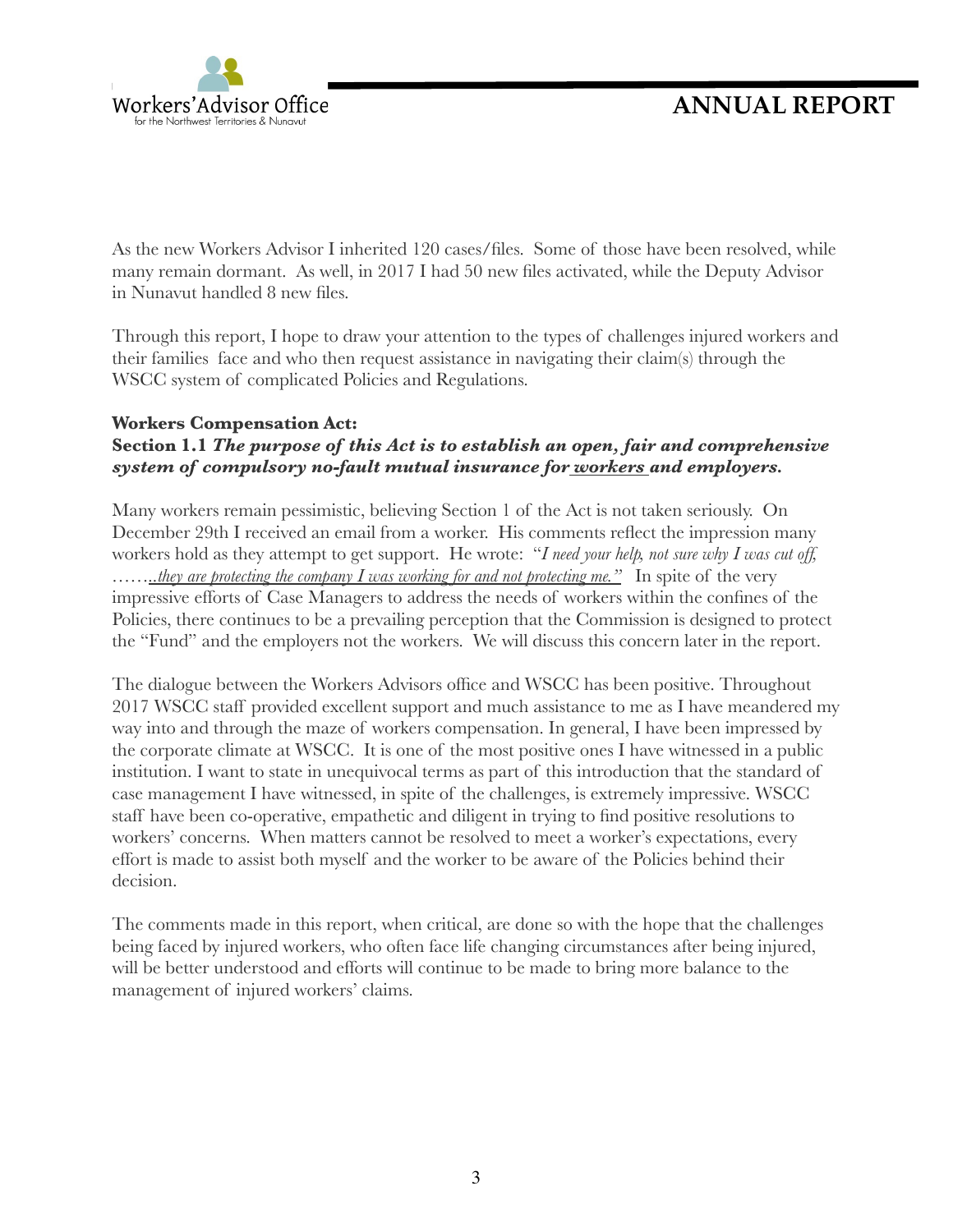## Workers'Advisor Office for the Northwest Territories & Nungvut

### **ANNUAL REPORT**

#### **Our Advisors**



**Patrick Scott** grew up in rural Ontario in farming village. He graduated from Ryerson University in 1973. In 2010 he attainted his PhD from the University of Dundee, Scotland. He came North in 1975 as a cameraman for the Canadian Broadcasting Corporation, continuing with CBC as television producer and radio news reporter. Land Claims and Self Government negotiations were his focus for many years, working with the Government of the NWT and the Dehcho First Nations. He was appointed Co-manager of Aboriginal Programs for World Vision Canada, enabling him to work with Indigenous communities across Canada in a community development capacity. Patrick and his wife Gabrielle were

married in 1977 and have raised eight children while living in Fort Simpson, Behchoko, and Yellowknife. He has published two books, Talking Tools (Canadian Circumpolar Institute 2012) and Stories Told (Edzo Institute 2007).



**Attima Hadlari** resides in Cambridge Bay, Nunavut. Attima was born out on the land on the Boothia Peninsula, between today's settlements of *Talurřuaq*, and *Kuugaarřuk*, and raised in tents and igloos until his family moved into the settlement of *Talurřuaq* when he was a teenager. He started hunting on his own, by dog team, at an early age. He is proud to say that if he had to, he could survive out on the arctic tundra still today. Over the years he has worked at translating and interpreting with all of the Nunavut dialects, speaking and writing in both Inuinnaqtun and Inuktitut. *Nattilingmiutut* is his own dialect and he also practices and performs the

*Nattilingmiutut* style of drum dancing. He has served on the boards of many organizations, and has worked in many smaller communities in various capacities. Through interpreting for different organizations across Nunavut he has gained a broad understanding of the workplaces, and processes within workplaces across Nunavut. Attima has worked in the capacity of Deputy Workers' Advisor for several years now and is able to communicate to clients in their own dialects of the Inuit language.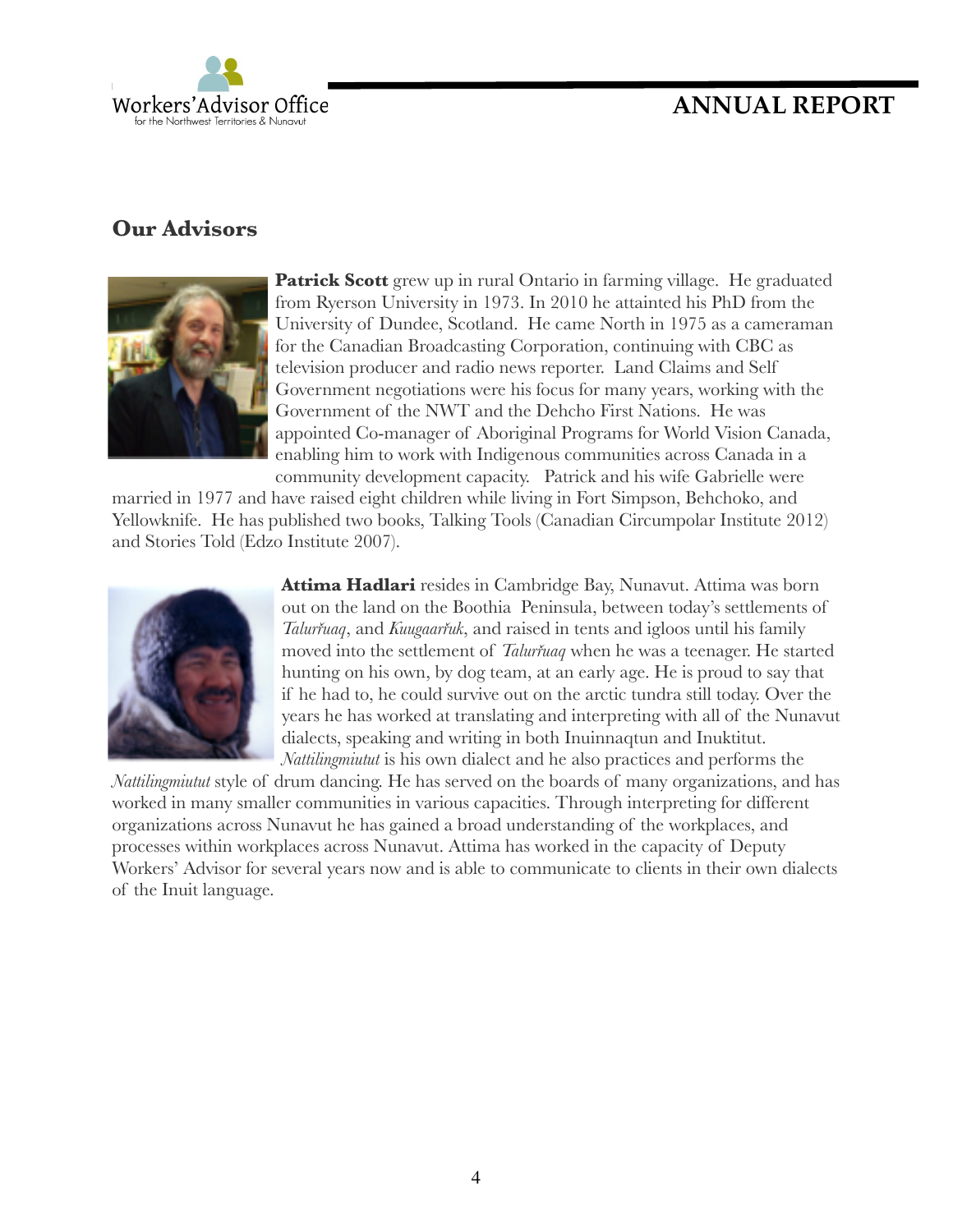

#### **Part 1**

#### **A) Workers Assessments:**

Over the year, a number of workers made requests to challenge their PMI (Permanent Medical Impairment) assessment for their pension value. This is an area of policy which is difficult for workers to understand and accept. The impact(s) of a PMI rating on them can be significant as they face career changes and financial stressors.

Let me share an example of one worker. The worker was in a position that required standing all through their shift. After slipping and damaging their knee, the worker could no longer work in their journeyman's position. After treatment, the worker was left disabled and eventually found another position that paid \$10.00 less per hour. It was a significant financial blow for his family.

When their assessment was completed, the whole body assessment PMI rating was 1%. The worker's immediate reaction: "*this is an insult."* In Policy 06.01 it states: *A worker with a permanent disability receives a monthly pension payment based on the workers Net Annual Remuneration and the worker's reduced physical and mental abilities….determined in accordance with the most recent version of the American Medical Association Guide to the Evaluation of Permanent Impairment.*

The use of the American Guide and the consistently low rating, leaves the impression for workers that the Guide is used to minimize the obligations of WSCC to the worker, not to provide fair compensation. It is an "insurance" company framework, not a compassionate compensation program. Most workers envision the Commission as a 'program,' which is in place to provide relief and hope at time of unexpected crisis, often altering the life completely.

It is extremely difficult for a worker to comprehend how an injury, that has left them permanently disabled, unable to return to their former employment and left with a reduced earning power, only enables them to receive a pension that is based on an assessment that tells them their injury has only reduced their physical functionality by a small percentage, such as the above worker's assessment of  $1\%$ .

I should note this worker's condition worsened after receiving his PMI. He developed difficulties with the other knee, due to the stress from compensating for the original injury and now faces additional surgery on his second knee. His case manager continues to work with him, reviewing the medical relationship, while providing ongoing support. However, he continues to want to challenge the accuracy of his PMI, wanting a reassessment which reflects his "real" condition. His hope is for compensation that is reflective of the impact of his workplace injury on his ability to now earn a living.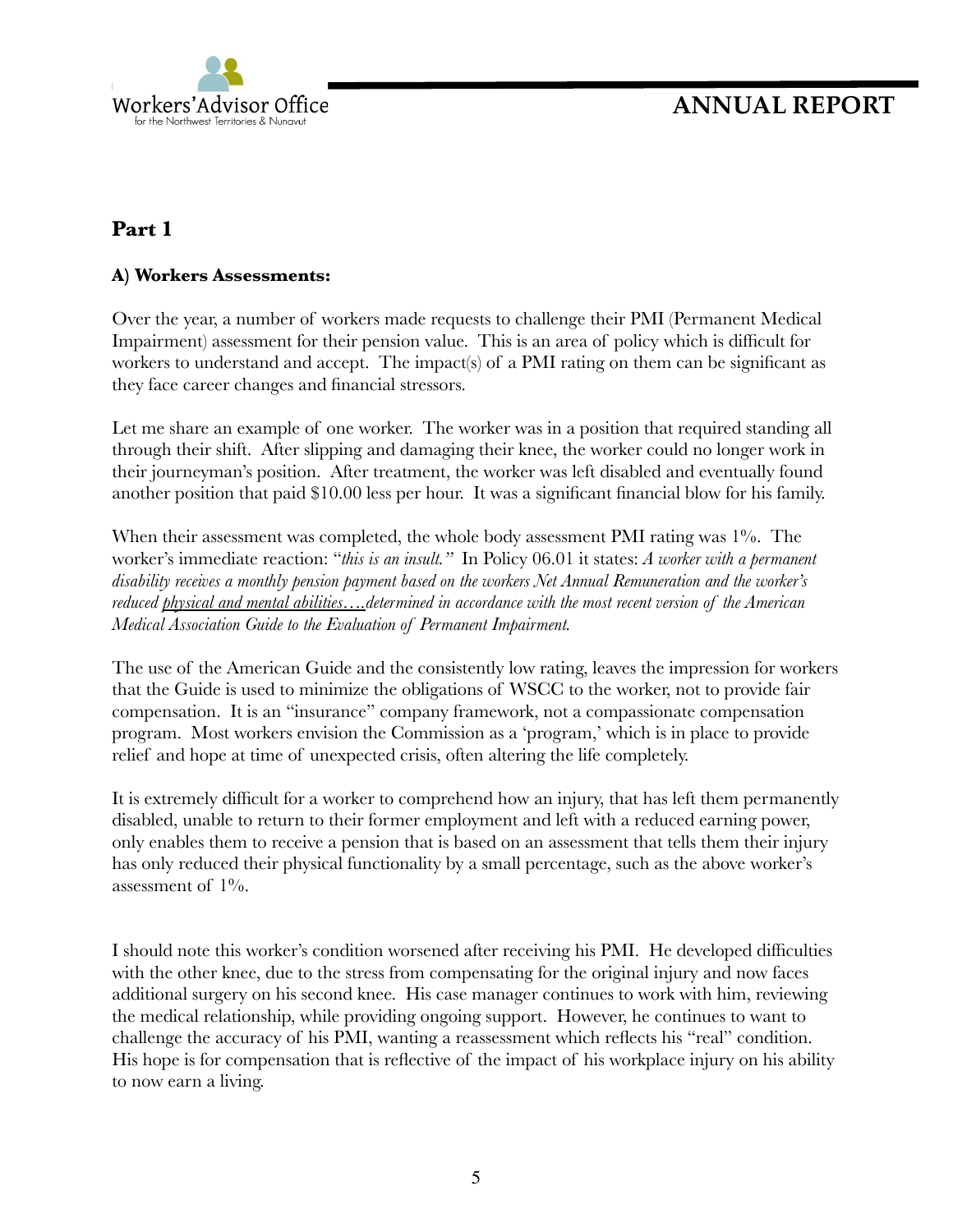

PMI ratings also comes into play with workers whose conditions gradually worsen from physical deterioration, mental and financial stress and from the side effects of required medications. Late in the year I received a letter from the spouse of a worker who was injured over 10 years ago and struggles on a daily basis: *"the pain in his back is becoming more intense and these episodes are more frequent. He is requiring more care and simple tasks are becoming more difficult - getting dressed, meal prep, clean up ….The Specialist is concerned that he has central apnea . Central apnea is connected to brain functioning, caused by side*  effects of medication taken to control pain. His balance is unstable due to lack of sleep." For this worker and many others, the downward spiral continues.

This letter was a call for help, from the spouse not the worker. Another example is the spouse of another worker struggles to sustain her family functioning as she works, is the primary care giver for her spouse, while her husband's chronic pain from his injury holds him back from reemployment. She often talks about his growing disability resulting from his pain medications, including insomnia, cognitive dysfunction, depression and an increasing dependency on alcohol as well as the stress from a loss of income and increased medical expenses. These spouses of the injured workers referred to here are typical examples of workers suffering from a workplace injury (not their own) with little or no direct support and frightful for their long term financial stability.

At some point in time a worker is deemed to have reached their maximum recovery. They are assessed and then subsequently receive a pension. But after that point, many workers experience very real deterioration and setbacks. Going through a reassessment of their PMI is not an easy undertaking. They experience new hurdles and roadblocks and so they gradually sour on the services being provide by WSCC, becoming distrustful and resentful.

The WSCC policy manual defines a disability as: "*the condition of having reduced physical or mental abilities caused by the workers injury or disease."* In many cases, a worker's disability is impacted by other factors not considered when the PMI assessment is completed. There are emotional and mental stress factors that impact on the wholeness of the worker. In many cases, where a worker requires ongoing medication, there are medicinal side effects that impair their abilities. In some cases workers have to face long term unemployment due to side effects from their medications. In these cases the worker has no simple recourse to getting compensation for the "whole" impact, their disability, their injury or disease has caused. A number of workers have directly queried why assessments don't reflect the full impact of an injury on their lives as the "whole body." For them the approach to defining the amount of compensation they are entitled to is too narrow and seems to be designed to "*protecting the company I was working for and not protecting me."*

One of the challenges in achieving outcomes that appear fair and equitable to workers is comparability. Many of the workers who seek compensation reside in other jurisdictions. Their tendency is to garner information on their potential entitlement within the jurisdiction of residency. More than one worker has indicated their assessment would be significantly higher if they had the ability to be compensated through their Province's compensation system.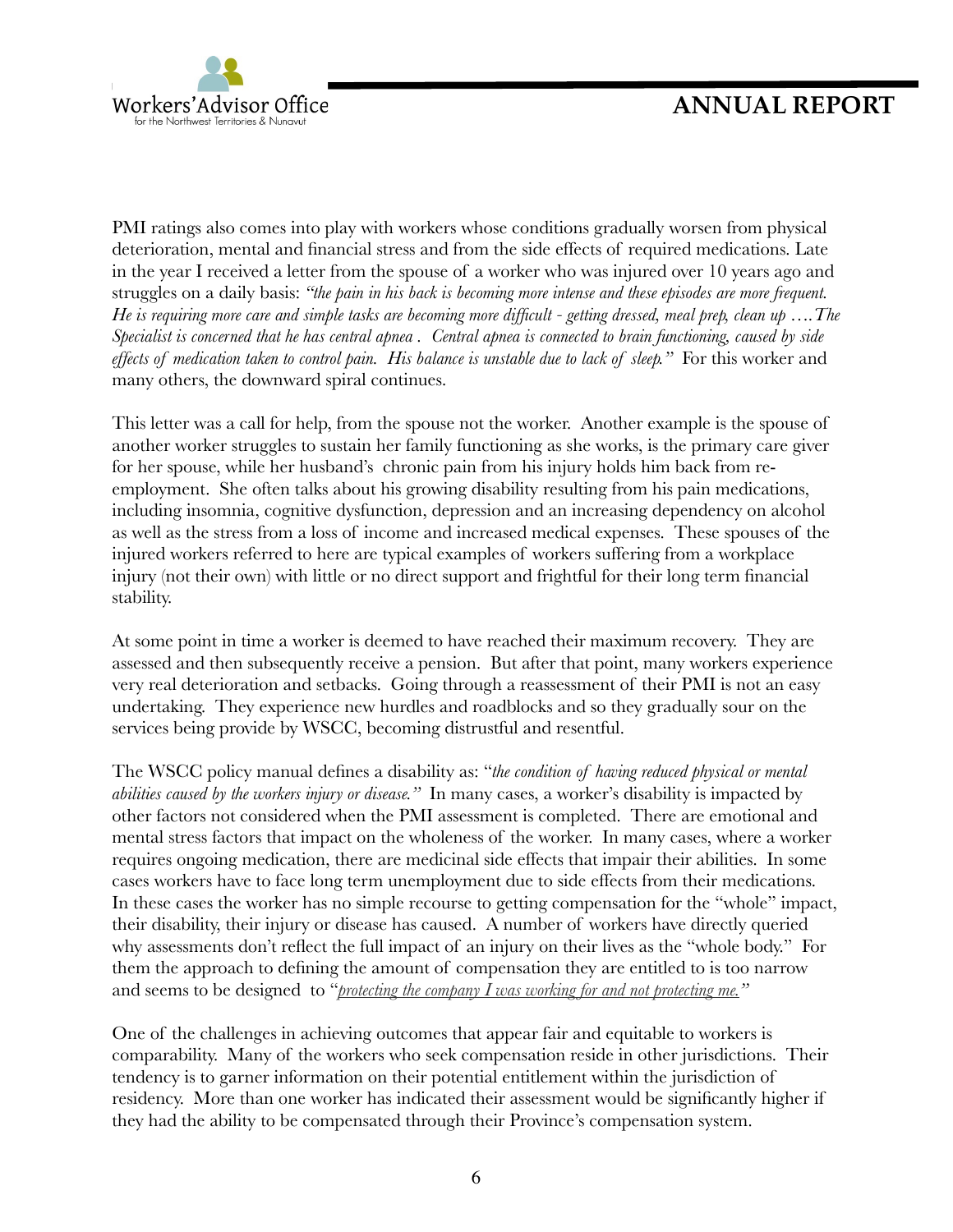

Many workers remain with the false understanding that WSCC compensation is wage replacement insurance  $-$  a tool to sustain them at the same level of financial income as they had prior to their workplace injury. This misconception often is the underlying source of dissatisfaction of compensation outcomes. I suspect regardless of the assessment tools being utilized, workers will remain frustrated unless the compensation programs veer more closely to compensation that reflects income levels at the time of injury.

#### **My limited experience leads me to make only two recommendations:**

a) Have the WSCC communication team undertake the development of a communication tool for case managers, which in plain simple language explains to workers their PMI assessment. The assessment process is complicated and confusing for most workers. Effort is needed to simplify the language detailing the steps and the reasons for a particular assessment in order to achieve meaningful transparency.

b) Have WSCC policy specialists develop a methodology to include in assessments the additional impacts on a workers "health" once they have reached maximum medical recovery, which addresses the medicinal side effects, any resulting mental health issues, and employability as elements in reaching their PMI rating.

#### **B: Case Management:**

Workers have expressed concerns regarding routine case management. The most common complaint is the high frequency of changing case managers. A number of workers have had between 5 and 20 case managers since their file was opened. Workers feel frustrated and believe these changes delay or derail their claims.

Another consequence is that workers feel dehumanized and believe they are just file "numbers" instead of persons. They become very frustrated with delays in having their concerns addressed as their 'new' case manager reviews and familiarizes themselves with their file. We recognize, the assignment of Case Managers is difficult, with many apparently heavy case loads and a high ongoing attrition rate, as employees leave the Commission. Continuity of Case Management may reduce workers negative reactions about WSCC.

On occasion workers have reported when their files bounce between the Pensions department and the claims department, as a worker's condition changes, information they provide gets lost. A number of workers have expressed frustration about various information flow problems. Some workers have expressed confusion when they are reimbursed for expenses and the reimbursement cheque does not provide a detailed printout. When the cheque is less than they were expecting, they react because they have no information to explain the amount of the reimbursement.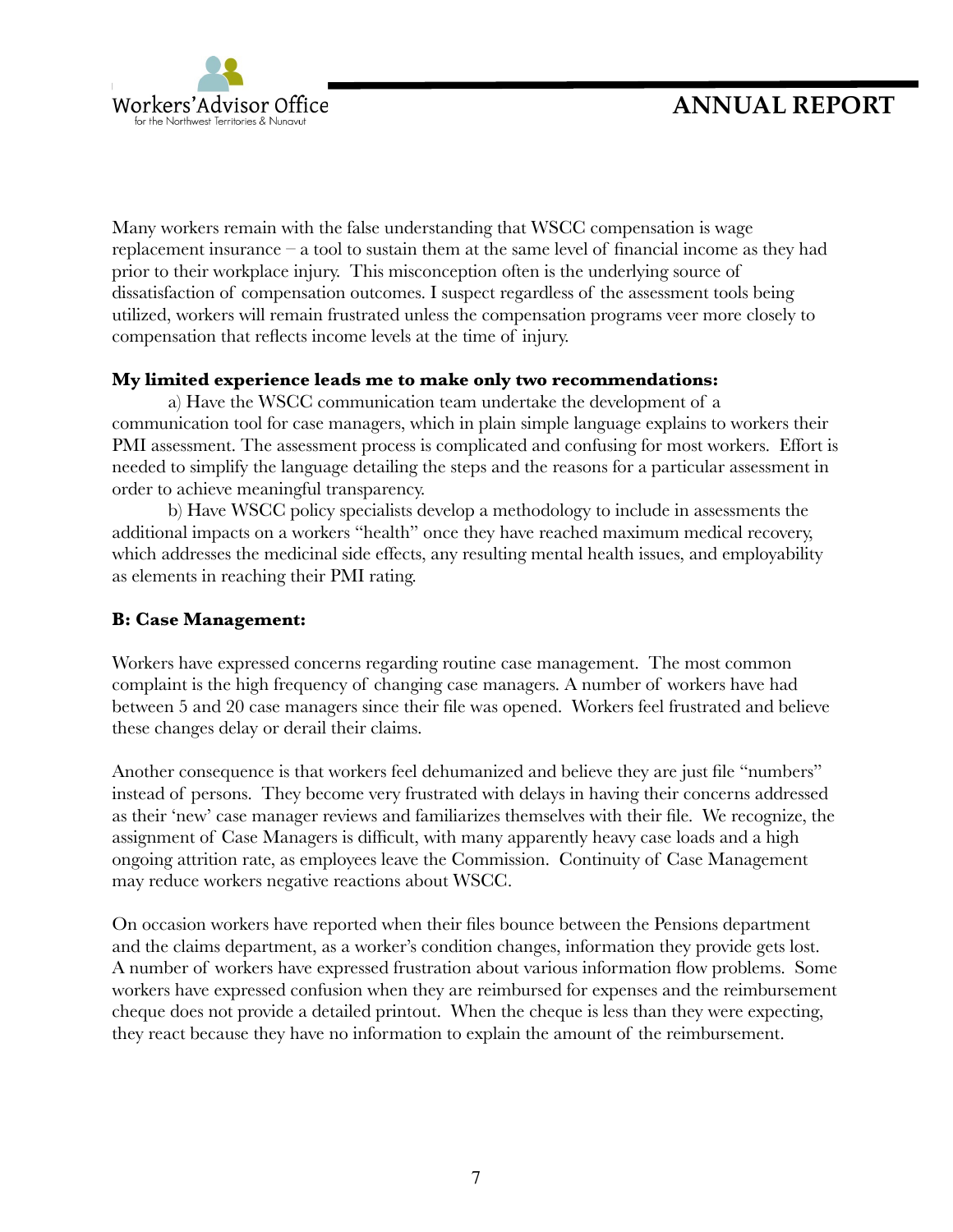

The Deputy Advisor, working throughout Nunavut brings important insight into the challenges faced by local workers. He writes: "For the clients whose first language is Inukitut, many clients do not understand the letters that are sent to them. Once I orally explain the contents of the letters they have received, in their own dialect, the clients understand, and most often do not decide to proceed on to a review. They are usually very thankful that they understand what WSCC does and how decisions are made. For example, some clients have never realized the difference of WSCC paying for health costs or the GN health care system paying for health costs."

 He also notes: "For the clients whose first language is English/French, *clients still have difficulty understanding the correspondence from WSCC. I think it is difficult for adults to feel comfortable trusting a process that they have little experience with, and a process that is not fully transparent to them.* I end up explaining the processes. For example, clients want to be able to look up PMI ratings on the internet, and need to know why they cannot easily find that information. I notice that clients tend to be mistrustful of a process they do not fully understand, and this can be compounded by the experience of being injured and their life circumstances changing in an instant. Once they feel that I have actually heard them, and acknowledged their circumstances, they are more open to listening to explanations about WSCC policies and procedures. These clients often respond with a big thank you, as the unknown becomes something that is able to be somewhat understood." My experience with workers is similar. At Christmas I received a Christmas/ thank-you card from a worker for treating him like a person and not a number. Very often the issue is being open to hearing their story and looking for a possible solution, or when appropriate, telling them clearly their expectation is unrealistic. Workers expect WSCC to be there for them but feel betrayed when they experience confusion, delays or denials of their claim.

Typically none of us expect to get injured and have our lives turned upside down as a result. The impacts are immense for many workers. The ability of WSCC to process a claim with compassion, efficiently and with a regard for the total impact on a worker, and consequently on their family lessens the extent of the tragedy. Every step should be taken to by the Commission to fulfill its obligations under the ACT *(see Workers Compensation Act Sections 1.1(a)(b); 10; 13.1; 14; 92.2(b).* Workers would benefit from a simple timely process. Any delay seems to increase the impact of an injury or workplace disease. Decisions, which rely on restrictive interpretations of policy and appear contrary to Sections of the Act noted above, become costly and counter productive as workers resort to Reviews and Appeals.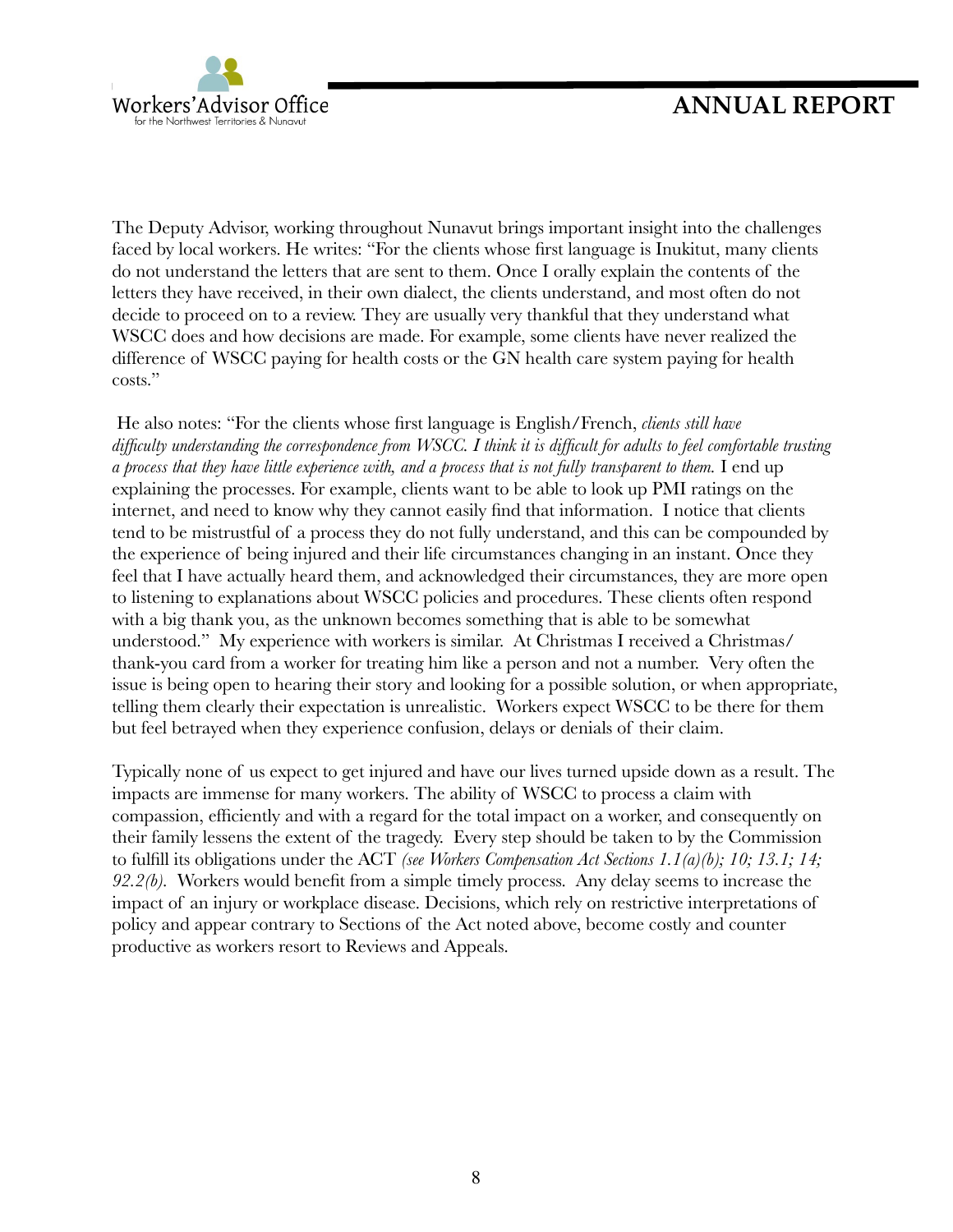

Within the Workers Advisors Office, we too need to review how files are managed. Presently, files managed by the Deputy Workers Advisors office in Nunavut remain within that office. There is not a common databank where files could be shared between offices electronically. Many of the workers being dealt with in the WAO are persons who had employment in Nunavut. In actuality there is no permanent WAO office. Each newly appointed WA established their own office, unlike the Appeals Tribunal that has an established office. Contact information changes as the WA or the DWA changes. In the long run this is not the most effective approach. The management of workers files requires consistency. Prior to the end of my term as Workers advisor I will bring forward recommendations to address this issue.

Because of the high level of activity, a significant volume of documents are received, in both hard copy and electronically. The WAO is reviewing options to create a online secure databank to assist in the management of data and the transmittal of information to workers, to WSCC or to the Deputy Advisor. The WAO has established an online encrypted vault, in which all of the electronic files are being stored. This eliminates the risk of moving file via the use of memory sticks. If this vault works effectively, it will be shared with the DWAO so both offices could maintain a common electronic database.

The final issue I believe is important to note is verbally abusive claimants. There are workers who are consumed by their injury as they struggle to go forward. When their relationships with WSCC is difficult because of compensation benefits being denied, or repayments take too long, or their expectations are unrealistic, the relationship with their case manager can become strained. Some workers become angry and verbally abusive. The practice, at times, is to have the WAO become a mediator/communicator between the worker and WSCC. This practice can be effective in dissipating the charged emotional environment between WSCC and the worker. However it should not be the long term solution. A complete breakdown in communications between the worker and WSCC exasperates the problems, enhancing the mistrust and the efficiency of addressing the workers compensation. It may be more productive to engage a mediator, on a short-term basis to address the issues and develop a communication protocol, rather than deflecting them to the WAO as the long-term solution.

At the beginning of this report we noted a workers who declared WSCC is protecting his employer not him. This remains the prevailing view of workers about WSCC. One of the simple changes that would help diminish this reactive attitude is changing the language of initial contact with employers. When an incident occurs and WSCC contacts the employers, from the correspondence we have observed the common practice is to inform employers they may be liable to a fine, if they neglected to report an incident within 48 hours. Many employers are not familiar with the Workers Compensation Act requirements. And if a worker delays in reporting an incident to their employer and/or delays in seeking medical attention, the threat of fines quickly puts an employer on the defensive. It is therefore not surprising that employers will become unsupportive of their employees claim. They do not want to be liable for not reporting. Some employers go to considerable efforts to fight the workers claim. Finding the truth becomes extremely difficult.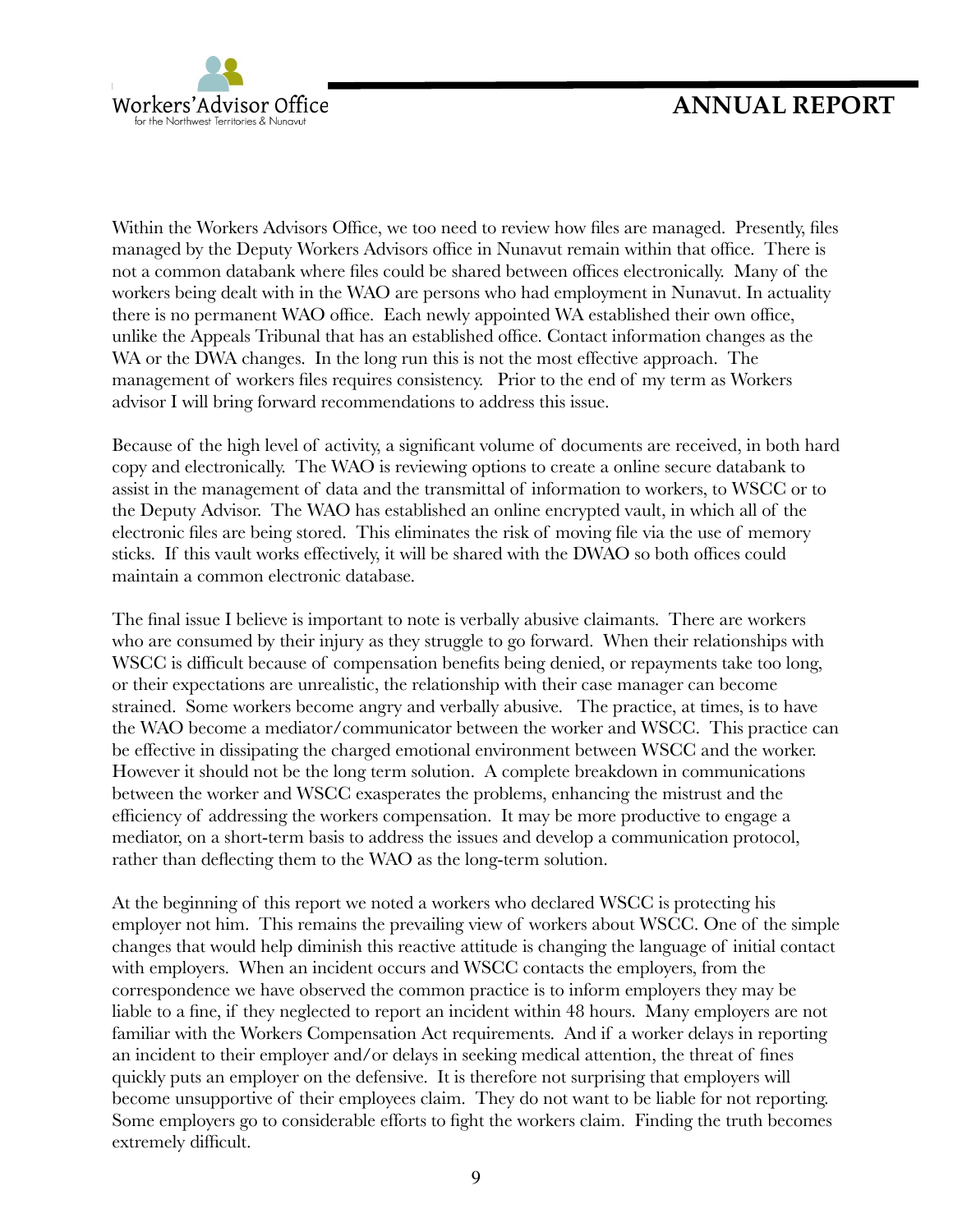

If the initial communiqué by WSCC with the employer is exploratory seeking only information, rather than including the threat of fines, the workers' rights for compensation may be better protected.

Workers sometimes ignore an incident, believing their injury is minor and can be worked through. They don't report nor do they seek medical attention. It's what I have deemed as the wimp factor – an innate reaction of not wanting to be a sissy/wimp, of being strong. Then days later their condition worsens and they finally seek medical assistance. At that point they are asked if their injury is workplace related. That is when reports are initiated with WSCC. Unfortunately for some workers it is already too late to have their claim supported by their employer and get approval.

#### **Recommendation:**

**a)**When a case manager is changed, a protocol requiring a simple explanation for the change be provided to the worker, including an introduction of the new case manager and the timeline required for the person to familiarize themselves with the file.

**b**) The development of a 'simple' language version of each of the policies guiding the compensation process. A clear and understandable process well communicated result in outcomes that are acceptable "*as the unknown becomes something that is able to be somewhat understood."* 

#### **C: Stress and Psychological Injuries and Diseases**

Without a doubt stress, psychological, or emotional injuries and diseases are the most challenging claims to manage. Workers facing this level of disability enter the claims process seem to be the most vulnerable. The stress of the claims process, when delays are experienced can cause a deterioration of the person's condition. The current policies seem inadequate to enable positive and efficient case management decisions. We understand sections of the policies relating psychological and mental injuries and diseases are being reviewed. We are optimistic the review process will result in improvements to reflect that workplace factors causing psychological disorders and mental illnesses.

Policy Section 03.03 on **Cause** currently states:

To be eligible for compensation, a claimant must be diagnosed with a disorder that results from one or more of the following work-related incidents:

1. A work-related head injury, exposure to toxic chemicals or gases, anoxia, or any other workrelated injury, disease or condition causally connected to organic brain damage (this also includes mental disorders resulting from medication used to treat a work-related injury);

2. An emotional reaction to a work-related physical disability;

3. An emotional reaction to a WSCC sponsored treatment of a compensable injury;

4. An emotional reaction in response to a sudden, single, traumatic, work-related incident that is frightening or shocking to the worker, and has a specific time and place; or,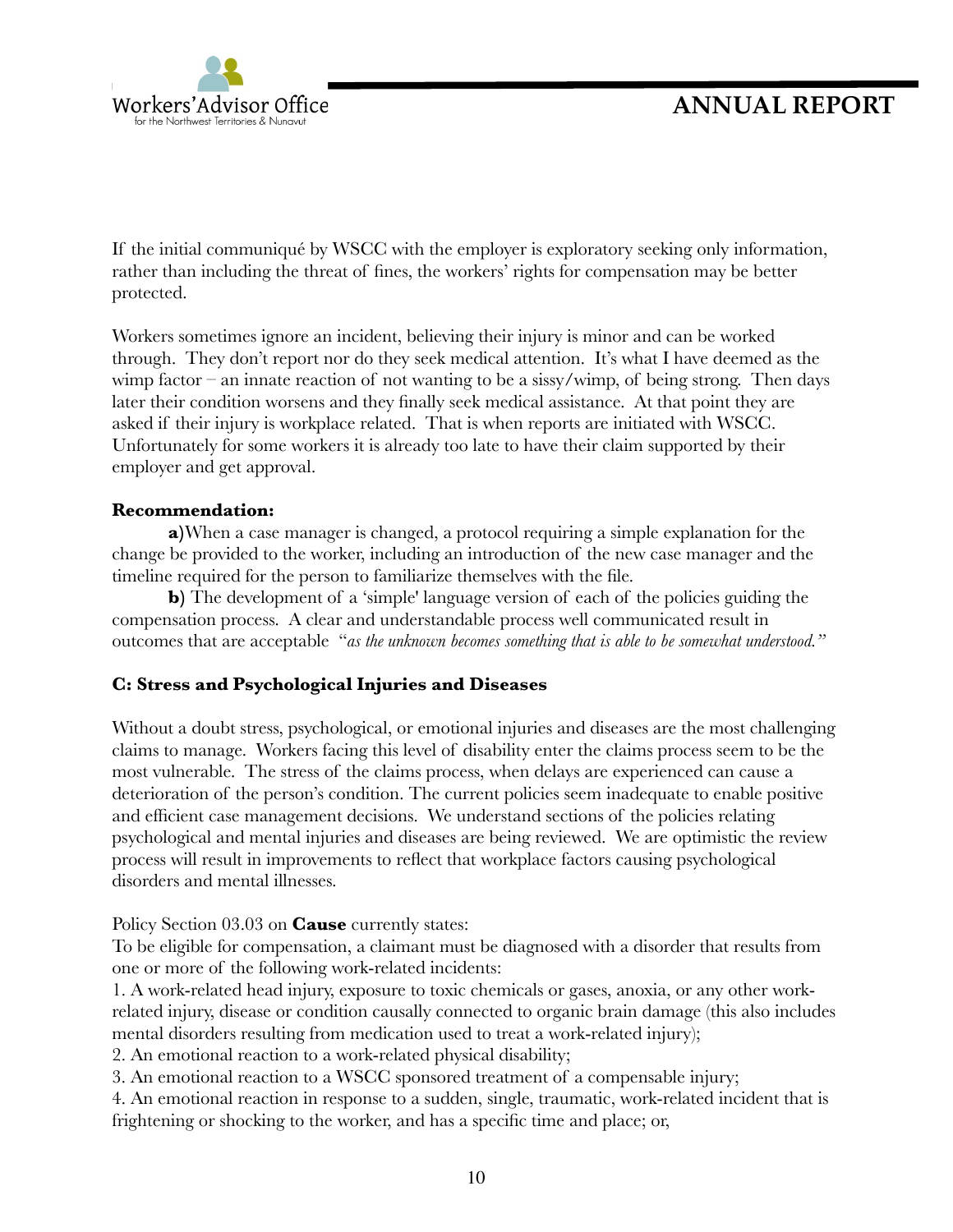

5. An emotional reaction to an accumulation of a number of work-related traumatic events over time.

There is not a clear definition of emotional reaction. It is understandable that a worker who reads the above clauses and is stressed out or depressed as a result of work would conclude compensation is possible. Or as previously discussed has developed emotional or depression issues as a result of medication from a physical injury. Too often this part of the policy is bypassed. Workers who have contacted the WAO because their request for help has been denied face challenging Clause 03.09, the policy base for leaving the worker in limbo and without compensation:

*A worker is not entitled to benefits for a psychiatric or psychological disability that results from usual work pressures, specifically mental stress arising out of labour relations between the worker and employer, or interpersonal conflict between co-workers that does not constitute harassment.* 

Work place environments continue to change. Stressors, mental fatigue and mental breakdowns are becoming more common. A worker in a new position, whose job description notes the potential for a high level of stress, may discover 10 months into the position or 5 years into the position they are facing all the symptoms of an emotional breakdown from workplace stressors. They have no safety net. They go to their health care provider who determines they have anxiety disorders caused by their workplace. They are put on medical leave. They submit a claim and are denied. It is at this point they feel totally abandoned by the system they thought was there to help.

Three workers have come for assistance this year who have been denied benefits because WSCC deemed their situation was "usual workplace pressures," even though the cause of their mental stress and/or emotional breakdown was their workplace environment. They helplessly cite Clause 5: *An emotional reaction to an accumulation of a number of work-related traumatic events over time.* But their claim denied. So at the point of deep despair, when they cannot work, when they have little or no income, they have to begin a process to fight the system they believed was there to help them, by beginning a formal Review Committee process.

The policy manual defines Mental Stress as: *An individual's non-specific physical and psychological response to events or changes (stressors) in life. Distress occurs when a person's ability to cope with the stressors is overwhelmed and can result in diagnosable psychiatric or psychological disorders.*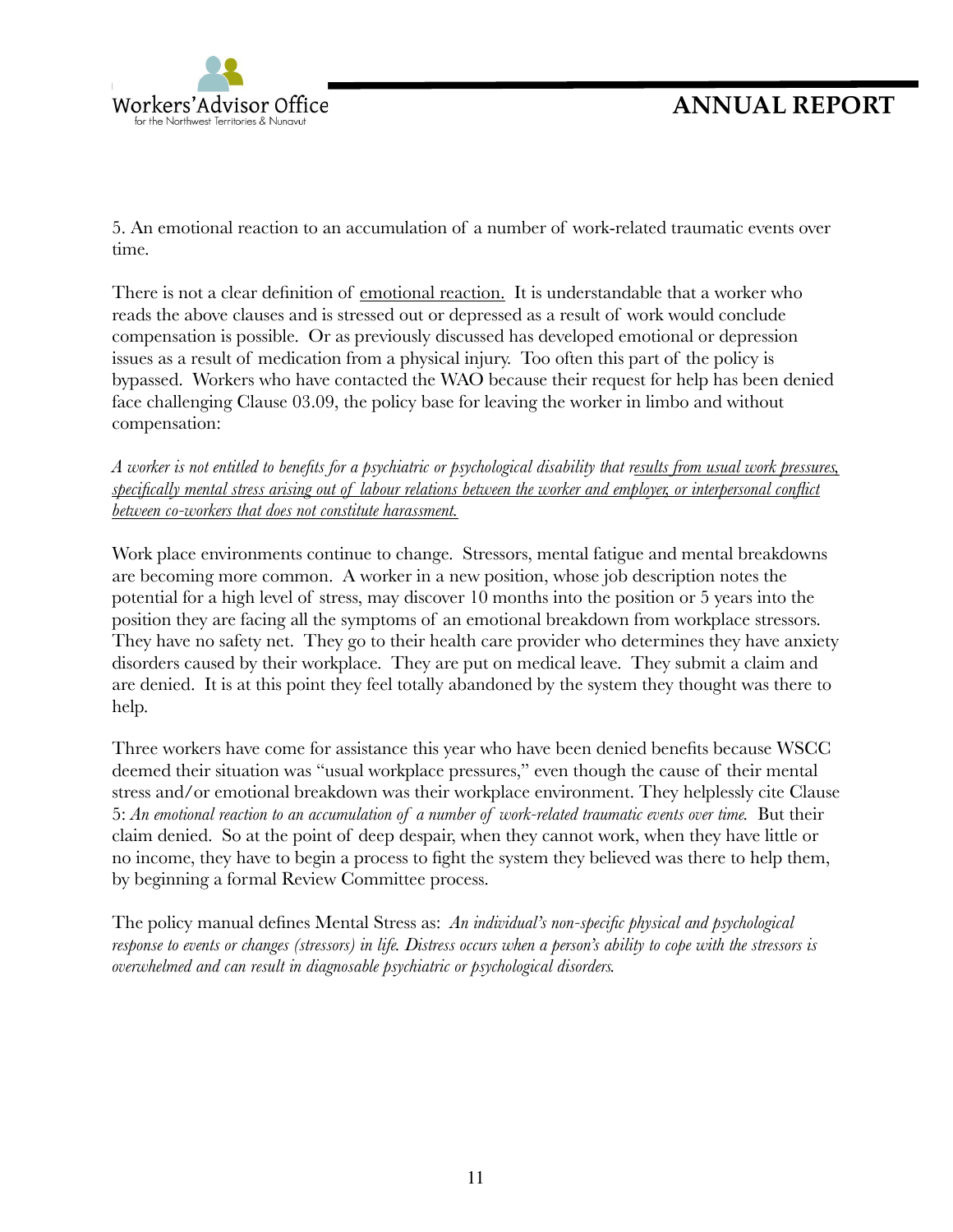

There are obviously many causes, which vary by individual, in much the same way as individuals respond differently to medical treatment interventions. Clause 5 under "Causes" states "*an emotional reaction to an accumulation of a number of work related traumatic events over time."* If I were asked to explain those two clauses to a worker who asks why they have been denied a claim, I would be hard pressed to provide a meaningful explanation. Their mental disease has risen out an accumulation of events, their expectations is that Section 1.1 of the Act which states: **"***The purpose of this Act is to establish an open, fair and comprehensive system of compulsory no-fault mutual insurance for workers and employers that (a) provides for the sustainable payment of compensation to injured or diseased workers, the mitigation of the effects of workplace injuries and disease, and the eventual return of these workers to the workplace to perform work of which they are capable."* Section 14.1 further articulates the positive nature of the Act on behalf of the worker: *The presumptions in this section apply to* entitlement to compensation, unless the contrary is *proven on a balance of probabilities."* Finally, Section 92:2(b) seems to set the standard on making decisions on claims: "*The Commission shall: (b) draw all reasonable inferences and presumptions in favour of the claimant when determining any matter related to compensation. The probability f proof would lie, in balance favouring the worker and in their mind compensable."* 

Recently the sister of a worker came in to me. Her brother had a lung related disease, triggered by poor ventilation in a welding shop. His medical practitioner opined that the disease was work caused, however this assessment was challenged because he had previously been a smoker. It was deemed he had a pre-existing condition. He fought for six years trying to get a satisfactory claim result. During that period, his marriage disintegrated, he lost his house and became depressive. Regrettably, he committed suicide. He was *just a bloke,* caught in a system he didn't understand but had expected and hoped for help, and instead he experienced resistance.

#### **Recommendation:**

Emotional and mental illnesses require considerable sensitivity to the worker's ability to manage the claims process. Procedures need to be in place to ensure a worker is coping and has support systems while delays on medical and psychological evaluations are occurring. The current revisions being undertaken on this Section of the Policy manual should ensure simple language that provides clarity for workers. Workers deserve efficient decisions in a process that is not convoluted, resulting in creating further stressors on them. The goal is always to bring a worker back to health but sometimes the claims process results in further injuring the worker.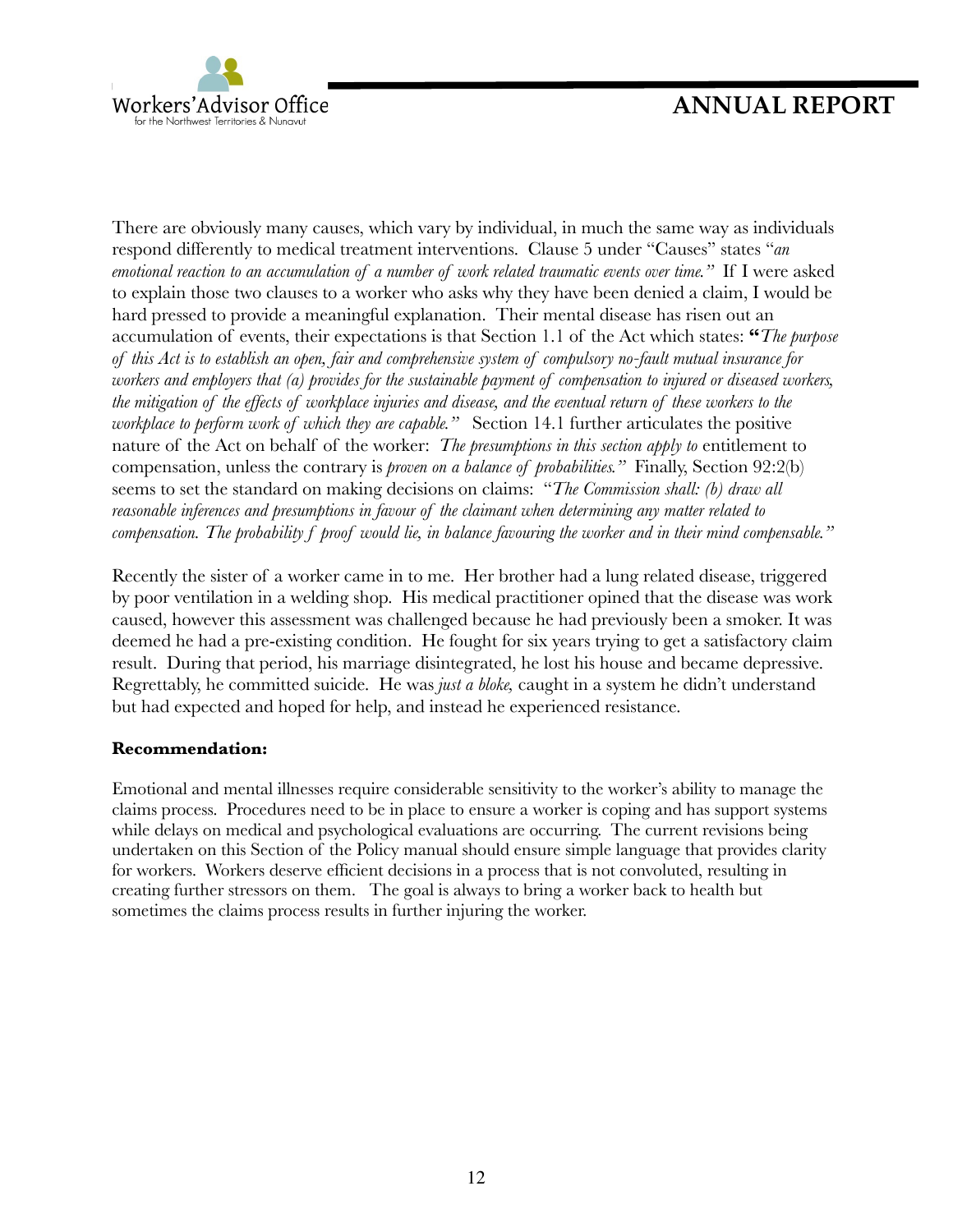

#### **D: An Apparent Conflict in the Act:**

Recently, after going through a Review process with a worker who had a initial denial but then received a reversal of the Case Manager's decision by the Review Committee, we experienced a challenge of that decision. The Act in Section 92.4 provides for a Reconsideration by the Commission. This Section of the Act states: *The Commission may reconsider any matter previously dealt with by it and may rescind, vary or amend any act or decision it had previously made, either on its own initiative or at the request of a claimant, employer or other person.* This clause leaves workers who have received a positive decision extremely vulnerable. Whenever anyone, whether it is an employer, a staff member of the Commission or a claimant, chooses to disagree with a decision of a Case Manager or the Review Committee, they have the right to question it, thereby potentially delaying benefits or denying a worker benefits. It is understandable that a mechanism does exist as a check and balance. However at what point should that intervention be limited. Section 113 says: *A claimant or employer who is dissatisfied with a decision of the Commission respecting a claim for compensation may, in writing, request that the decision be reviewed by the Review Committee.* Providing for a worker or an employer to question the Review Committees decision is prudent. However, to enable some "other person" the same right, appears, for the worker to be unreasonable. In addition the Act further states in Section 116 (7) states: *Subject to the right of appeal under section 128, a decision of the Review Committee is to be considered a final and conclusive decision of the Commission.* In Section 128 (1) of the Act, it enables only a claimant or the employer to appeal to the Appeals Tribunal. "*A claimant or employer may, in writing, appeal any decision of the Review Committee to the Appeals Tribunal."* 

When a worker reads a decision of the Review Committee they assume that the decision is **final and conclusive,** as stated in Section 116 (7). But it is not. Section 92 (4) enables essentially any one to challenge and potentially delay the workers access to benefits. This conflict, we suggest leaves too many workers vulnerable and should be addressed. If the intent of including "other persons" is to provide family members an opportunity to intervene if the worker is not willing to continue their battle with Commission, then a simple language change could provide a stronger focus and protect the worker. Rather than using an open expression "other persons", changing it to "a worker or their representative" may provide the flexibility intended while giving a stronger level of security of decision for the worker.

#### **E: Review Committee**

The Review Committee is extremely thorough in its responses to claimants requests for reviews. Sometimes the process seems slow or tedious for the worker. However the level of investigation and analysis undertaken is critical for a transparent fair decision. Throughout the year the support provided to the WAO by the Review Committee has been excellent and valuable.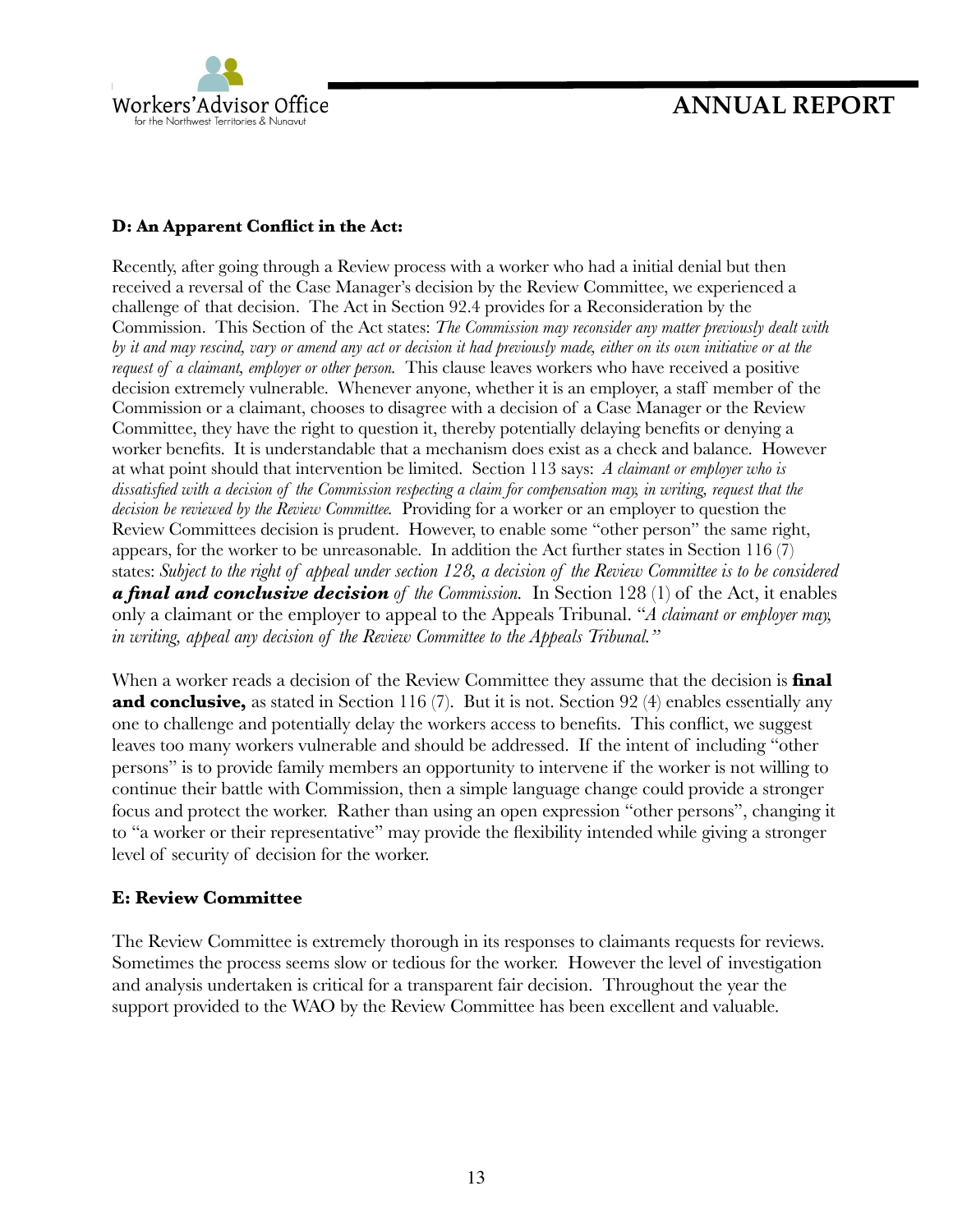

The one concern experienced by workers after a decision has been completed which reverses or alters the initial decision of a Case Worker, is the 'next steps.' When a worker receives a positive decision, most frequently they are completely unsure of what happens next and who is responsible for following up. In one exchange between the DWAO and a claimant, after the Client services decision had been overturned illustrates their dilemma: "*I requested a Review Committee Decision August 2016, decision overturned in my favour June 2017– my claim in now open and I'm still waiting for disbursement of funds…I would like help with the following: benefits calculation, health care benefits reimbursement, conflict of interest, negligence complaint investigation process, documentation requests."* 

The DWA noted a common reality with workers who have reached this point in their process. The worker finds dealing with the Case Worker who initially denied his claim uncomfortable if not inappropriate; has little faith in the system and is expecting some clear information and guidelines on how his claim will be managed going forward.

When a decision is negative for the worker they are informed they have the right to appeal the Review Committee decision to the Tribunal. However, when the decision is in their favour they are not given any direction on what will happen with their claim. Developing a simple information protocol on next steps, which is included with a positive decision may help in developing trust and confidence as their claims process continues.

#### **F: The Appeals Tribunal**

The Act provides the Appeals Tribunal as a higher level of consideration for workers who feel their claim has been wrongly dealt with by WSCC. A workers interest in engaging in a Tribunal Appeal doesn't come out of their knowledge of the law, the Act or the Regulations. It stems from their emotional and experiential belief that they have met injustice in the processing of their claim. It becomes their last hope. Most don't have the resources to high legal counsel, so the reply on WAO to help the meander through a more juridical process.

The worker is usually completely intimidated. They are facing a panel of knowledgeable experts, usually litigators who are experienced in adversarial processes, like a court of law. Their future depends on them saying the right thing. The process is overwhelming.

The procedure requires them to make an affirmation and then, with the assistance of the Workers Advisor or deputy Workers Advisor present their case. The Tribunal can cross examine them. Fortunately this is usually done with patience and empathy. If the Employer is challenging the Claimant they too can cross- examine or object to testimony such as character witnesses or new documents that were not available to the claimant by the submission deadline. The employer can present their argument. The worker comes out of the hearing emotionally drained and most often feeling defeated. It is more complex and technical than they had anticipated.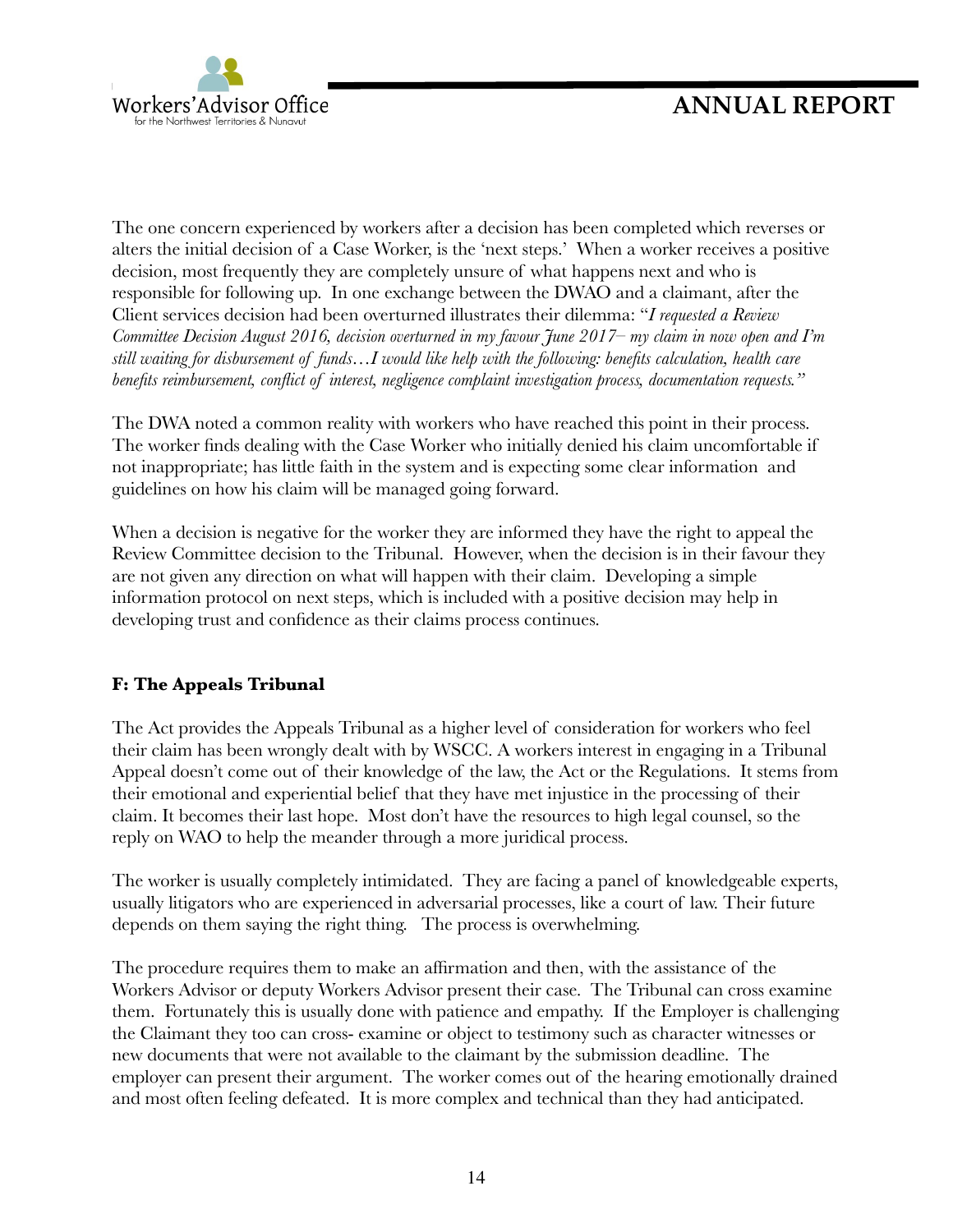

The Tribunal is an important option for workers. It is at arms length from the WSCC. There is a stronger sense of neutrality, and at least in going into the process, hope the truth as they understand will be respected and honoured.

However, it is a faint last hope. The skill of the Deputy Advisor and the Workers Advisor in this adversarial environment, at least in my case, is not as refined as either the lawyers on the Tribunal or the legal counsel representing the Employer. The balance entering into the battle is tilted against the worker.

To ensure just outcomes, it may be appropriate to ensure a totally equal playing field for the worker and provide the resources to the Worker/Claimant to have legal counsel assistance, rather than depending on the WAO as their sole representation. There is a legal fund available to the WAO. However if the WAO were to engage legal counsel for each Tribunal Appeal, the current resources would be inadequate. A restructuring of budgeting for the Workers Advisors office to include a permanent office, as well as a strong legal defence fund, would provide a more balanced and consistent engagement between the worker/claimant and the WAO.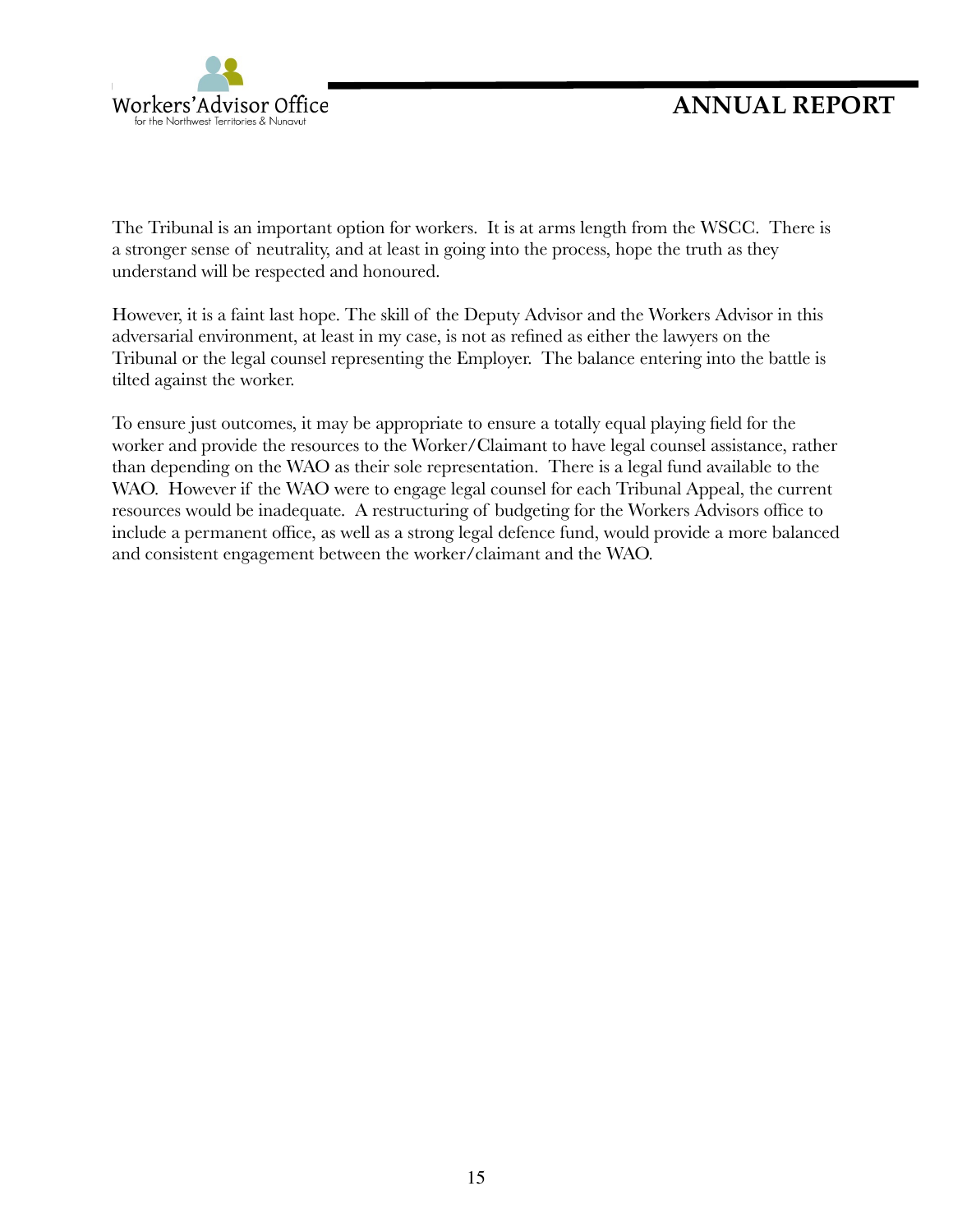

#### **PART 2**

#### **WORKERS' COMPENSATION REGULATIONS**

**Regulation 15: The annual report of the Office of the Workers'** 

**Advisor required under section 111 of the Act must include an account of** 

**(a) the number of files in the Office's caseload;** 

- **(b) the length of time each file has been opened;**
- **(c) the issues involved in each file;**
- **(d) demographic information on the client base; and**
- **(e) anything else the Workers' Advisor considers necessary and advisable.**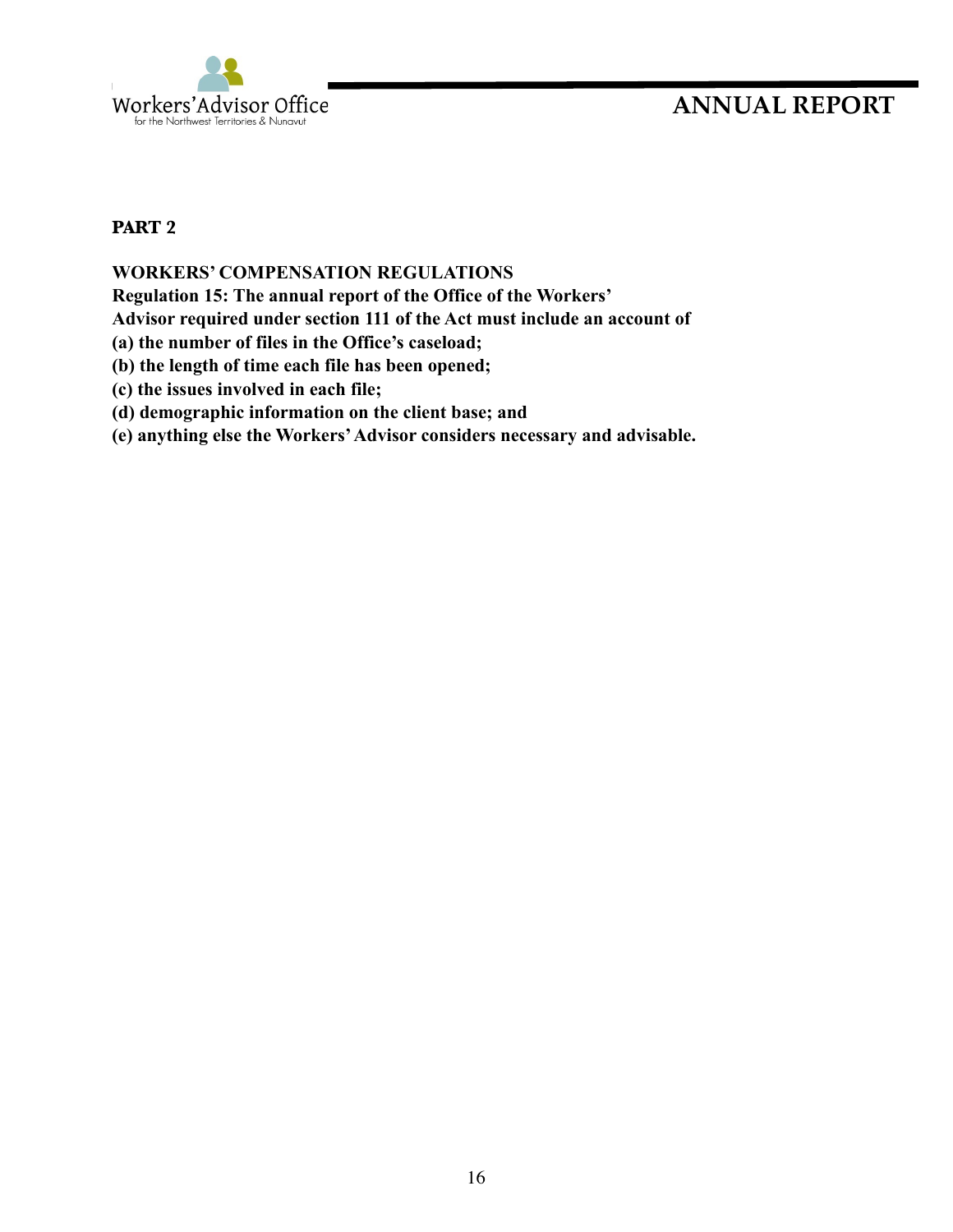

|                | <b>MONTH</b><br><b>OPENED</b> | <b>ISSUE</b>                           | <b>LOCATION OF PERSON</b>    | <b>STATUS</b>                                                       |
|----------------|-------------------------------|----------------------------------------|------------------------------|---------------------------------------------------------------------|
| 1              | January 2017                  | Travel assistance<br>reduced/denied    | NT                           | Closed - Review Committee<br>Reversal                               |
| $\overline{2}$ | Nov 2010                      | <b>Emotional</b> stress                | BC                           | Closed - Review Committee<br>- denial confirmed                     |
| $\,3$          | June 2016                     | shoulder                               | <b>NT</b>                    | Closed - Review Committee<br>reversal                               |
| $\overline{4}$ | Dec 2016                      | Chronic Pain                           | ON                           | Open - going to Tribunal                                            |
| 5              | <b>July 2016</b>              | Back injury                            | $Closed - at Tribunal$<br>NS |                                                                     |
| 6              | Oct 2016                      | <b>Back</b>                            | AB                           | Open - Review Comm -<br>deferred                                    |
| 7              | Nov 2015                      | Emotional trauma                       | ON                           | Open-reconsideration                                                |
| 8              | Nov 2016                      | Back - denial                          | <b>NFL</b>                   | Closed Review Comm -<br>reversal                                    |
| 9              | Nov 2016                      | Knee - PMI                             | <b>NT</b>                    | $Open - not a maximum$<br>recovery                                  |
| 10             | Sept 2016                     | $Back - denial of$<br>benefits         | <b>NT</b>                    | Open - At Tribunal                                                  |
| 11             | Sept 2016                     | Denial of benefits -<br>hearing        | AB                           | Closed - Review Committee -<br>reversed                             |
| 12             | <b>July 2014</b>              | Denial of orthopedics                  | <b>NFL</b>                   | Closed -Tribunal - denied                                           |
| 13             | Feb 2010                      | $Back - PMI$<br>reassessment           | MB                           | Open -Reassessment<br>requested                                     |
| 14             | <b>July 2010</b>              | Back pay retraining                    | AB                           | Closed -Tribunal - affirmative                                      |
| 15             | Dec 2017                      | Benefits cancelled                     | AB                           | Open – temporary resolution<br>with Case manager                    |
| 16             | Dec 2017                      | Claims filing assistance               |                              |                                                                     |
| 17             | Sept 2017                     | PTSD-claim denied                      | NT                           | Closed - Review Committee -<br>reversed                             |
| $18\,$         | Nov 2017                      | Repetitive motion -<br>denial          | $\rm{NT}$                    | Open                                                                |
| #              | <b>MONTH</b><br><b>OPENED</b> | <b>ISSUE</b>                           | <b>LOCATION OF PERSON</b>    | <b>STATUS</b>                                                       |
| 19             | Dec 2017                      | Anxiety/PTSD - denial                  | <b>ON</b>                    | Preparing to go for Review                                          |
| $20\,$         | Dec 2017                      | Return to work benefits<br>running out | NT                           | Open $-$ unable to find<br>employment that<br>accommodates injury - |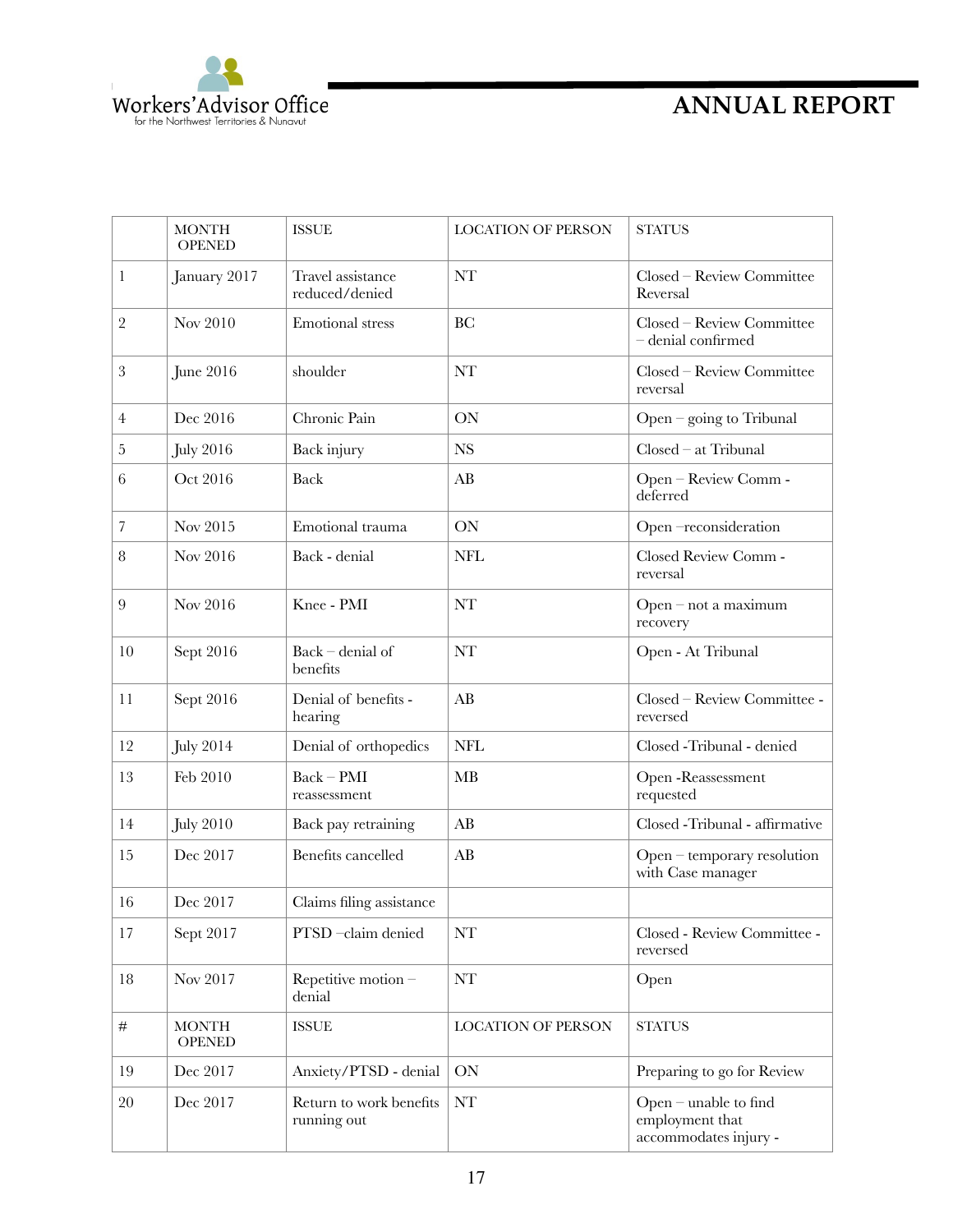

| 21     | Nov 2017         | Hearing aide $-$ benefit<br>denial         | PEI                                                | Open - Claim officer reversal<br>$-$ new info                                    |
|--------|------------------|--------------------------------------------|----------------------------------------------------|----------------------------------------------------------------------------------|
| 22     | Oct 2017         | Back - denial                              | <b>NT</b>                                          | Open -At Review - deferred<br>waiting for new medical info                       |
| 23     | Jan 2017         | HMILA - denial                             | NB                                                 | Open - Reversal by Claims<br>officer                                             |
| 24     | Aug 2017         | Shoulder - denial                          | NB                                                 | Open - new medical opinion-<br>being reconsidered                                |
| 25     | Oct 2017         | Care giver assistance -<br>reconsideration | NB                                                 | Closed: - approved                                                               |
| 26     | Nov 2017         | Reduction in benefits                      | BC                                                 | Open-info on pension<br>calculation provided - no<br>worker response from worker |
| 27     | <b>July 2016</b> | Retraining denial                          |                                                    | Open-Review Committee -<br>reversal-                                             |
| 28     | June 2017        | PMI, wage<br>replacement                   | ON                                                 | Open -requesting review                                                          |
| 29     | June2016         | Chronic pain, PMI                          | NT                                                 | Open - consult with Case<br>Manager                                              |
| $30\,$ | <b>July 2017</b> | Taxes deductions                           | ON                                                 | $Closed$ – provided info                                                         |
| 31     | June 2017        | Medical marijuana<br>$denial - D.I.N.$     | NT                                                 | OpenConsidering Tribunal<br>appeal                                               |
| 32     | Sept 2017        | PTSD-                                      | YT                                                 | Open- Deferral Review<br>Committee                                               |
| 33     | June 2016        | Hearing - denial                           | <b>NT</b>                                          | Closed - Review Committee<br>denied                                              |
| 34     | Feb 2017         | Back – denial of claim                     | <b>NT</b>                                          | Closed - Review committee<br>reversal                                            |
| 35     | Jan 2017         | Concussion - denial                        | <b>MB</b>                                          | Open-reconsideration                                                             |
| 36     | June 2017        | Knee - denial                              | ON                                                 | Open - Review Committee -<br>document review                                     |
| 37     | June 2017        | Mental health Injury                       | <b>BC</b>                                          | Open-Review being<br>considered                                                  |
| $39\,$ | May 2017         | Tinnitus - denial                          | $_{\rm NS}$<br>Closed - Review Committee<br>denial |                                                                                  |
| 40     | <b>July 2017</b> | Leg injury - denial                        | Closed – reconsidered and<br>NT<br>approved        |                                                                                  |
| 41     | March 2017       | Arm injury -denial                         | NT                                                 | Closed -Review Committee -<br>reversal                                           |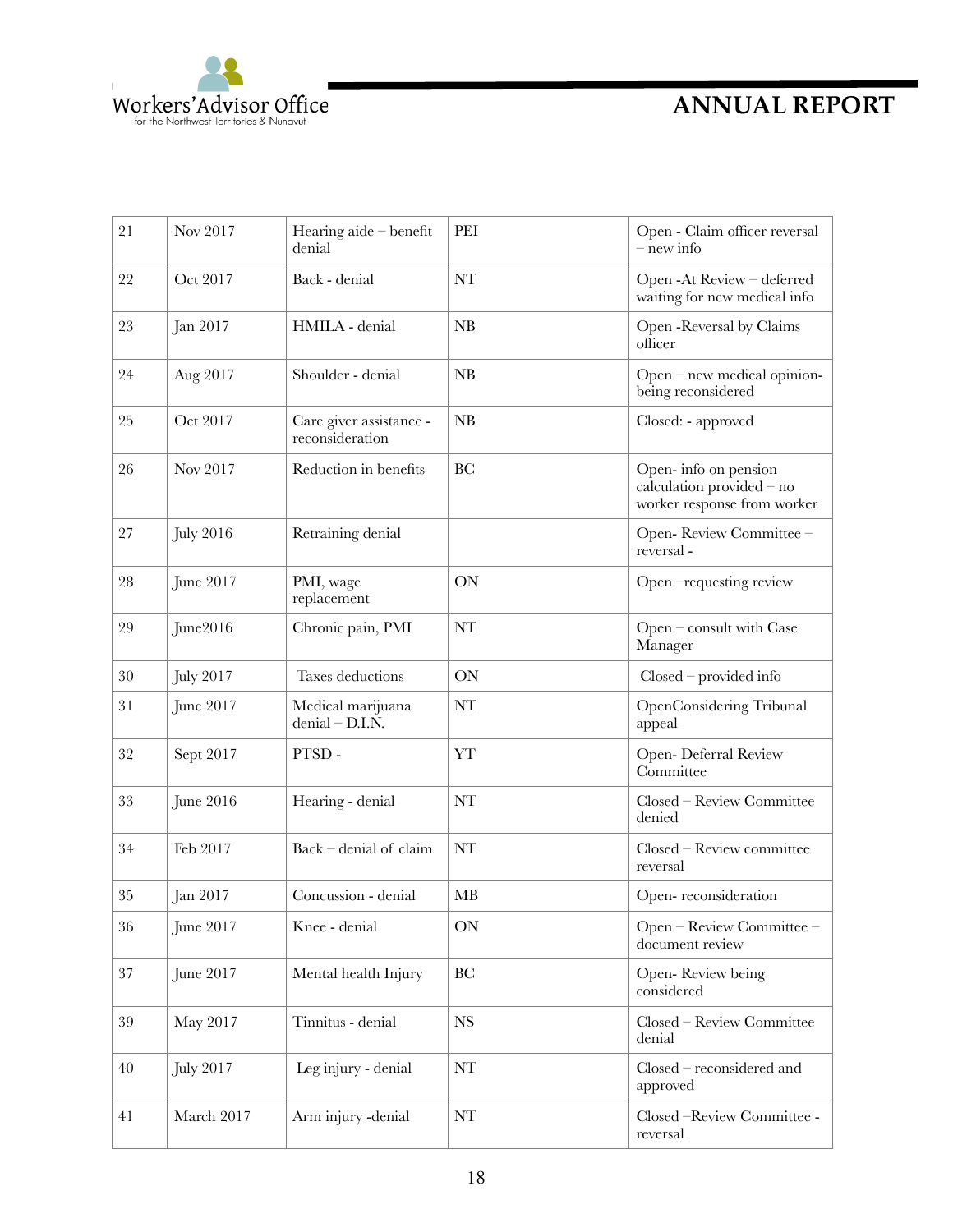

| 42 | June 2017  | Labour Standards in<br>NU           | <b>NFL</b> | Closed -Info requested                   |
|----|------------|-------------------------------------|------------|------------------------------------------|
| 43 | June 2017  | Knee                                | ON         | Open                                     |
| 44 | May 2017   | Cancellation of physio<br>treatment | NT         | Open – requested Review                  |
| 45 | June 2017  | Denied compensation                 | <b>NT</b>  | Open - considering Tribunal<br>Appeal    |
| 46 | April 2017 | Back Injury - Denial                | NT         | Closed – Review Committee -<br>reversal  |
| 47 | March 2017 | Back and arm - denial               | ON         | Open – Review - deferred                 |
| 48 | May 2016   | PDST, Chronic pain                  | BC         | $Open$ – considering appeal              |
| 49 | May 2017   | Request for therapy<br>equipment    | BC         | $Closed$ – resolved by $Case$<br>Manager |
| 50 | April 2016 | Info request re payment<br>schedule |            | $Closed$ – Pension provided<br>info      |
|    |            |                                     |            |                                          |

| The following data is submitted by the Deputy Advisors Office in Nunavut |                        |                                 |                                                                                                                 |                                                        |                                                                                           |
|--------------------------------------------------------------------------|------------------------|---------------------------------|-----------------------------------------------------------------------------------------------------------------|--------------------------------------------------------|-------------------------------------------------------------------------------------------|
| Date                                                                     | Number of<br>New Files | Continued Files                 | <b>Status</b>                                                                                                   | Claimant<br>Location                                   | Issues                                                                                    |
| January                                                                  | 1                      | 5                               | Acceptance -1<br>Amount of Benefit 1<br>File Assistance $-1$<br><b>Awaiting Disclosure 2</b><br>Prep for RC - 1 | $1 - NB$<br>$1 - NF$<br>$1-NS$<br>$2$ - NU<br>$1 - PQ$ | Medical evidence<br>Explain WSCC process<br>Medical Info required<br>Client Info required |
| February                                                                 | No change              | No change                       |                                                                                                                 |                                                        |                                                                                           |
| March                                                                    | $\overline{2}$         | 4 files closed                  | DWAO declined no merit.<br>Awaiting RC decision -1                                                              | $1 - AB$<br>$2-NB$<br>$1 - NF$<br>$1 - NU$             | Client disclosure<br>PMI reviewed                                                         |
| April                                                                    |                        | I file closed, 3<br>remain open | Declined – no merit – 1<br>Review Committee -<br>awaiting decision -1<br>prep/post - 2                          | $AB -1$<br>$NB-2$<br>$NU-1$                            |                                                                                           |
| May                                                                      | 1                      | 3 remain open                   | <b>Review Committee</b><br>$Pre / post - 4$                                                                     | $AB-1$<br>$NB-2$<br>$NF-1$                             | Increase of Benefits $-1$<br>PMI reassessment $-1$<br>Medical treatment requested - 1     |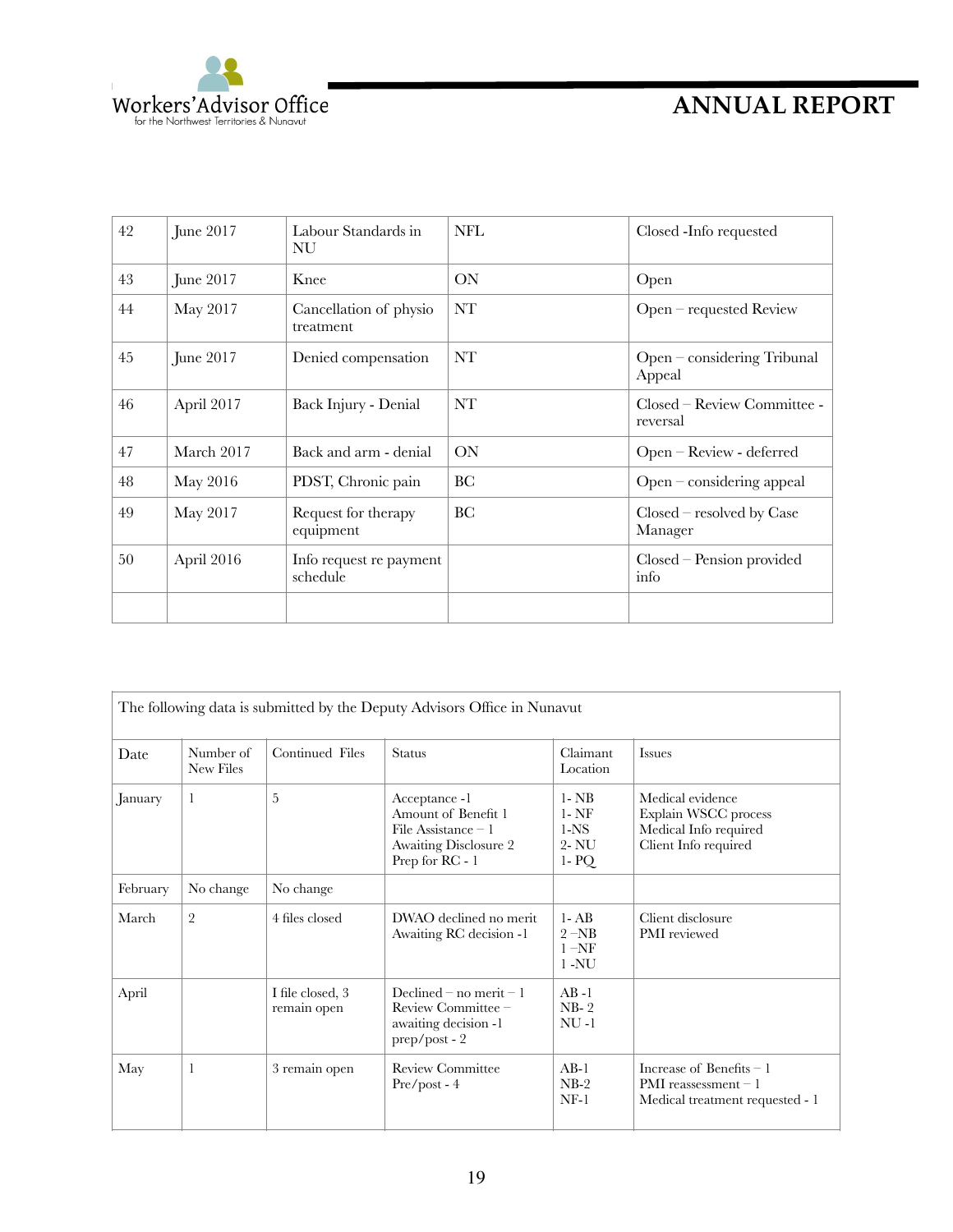

| June       | $\mathbf{1}$   | $Closed - 1$<br>2 continued | Review Committee - pre/<br>$post -1$<br>Claims services/post<br>decision - 2 | $AB -1$<br>$NF-1$<br>$NU -1$   | Declined -legislation - 1                                                                                   |
|------------|----------------|-----------------------------|------------------------------------------------------------------------------|--------------------------------|-------------------------------------------------------------------------------------------------------------|
| July       | $\overline{2}$ | 3 remain active             | Review Committee – post<br>$decision - 2$<br>$Pre / post - 3$                | $AB - 2$<br>$NF-2$<br>$NU-1$   | Acceptance of claim $-1$<br>PMI reassessment $-1$<br>Explain WSCC process - 4<br>Assistance with filing - 1 |
| Aug        | No change      | No change                   | Review Committee 1<br>denial<br>Pre/post-3<br>Claims Services - 1            | $AB - 2$<br>$NF-2$<br>$NU -1$  |                                                                                                             |
| Sept       | No change      | No change                   | Appeals Tribunal - 1<br>Claims Services $-4$                                 | $AB - 2$<br>$NF-2$<br>$NU -1$  | PMI change $-1$<br>Medical Info $-1$<br>File Assistance -2                                                  |
| Oct        | No change      | No change                   | Claims Servies - 5                                                           | $AB - 2$<br>$NF-2$<br>$NU - 1$ |                                                                                                             |
| <b>Nov</b> | No change      | No change                   | Claims Services $-4$<br>Appeals Tribunal -1                                  | $AB - 2$<br>$NF-2$<br>$NU - 1$ |                                                                                                             |
| Dec        | $\mathbf{1}$   | 1-opened                    | Lost contact with Client -1<br>Claims Services $-5$<br>Appeals Tribunal - 1  | $AB - 3$<br>$NF-2$<br>$NU - 1$ |                                                                                                             |